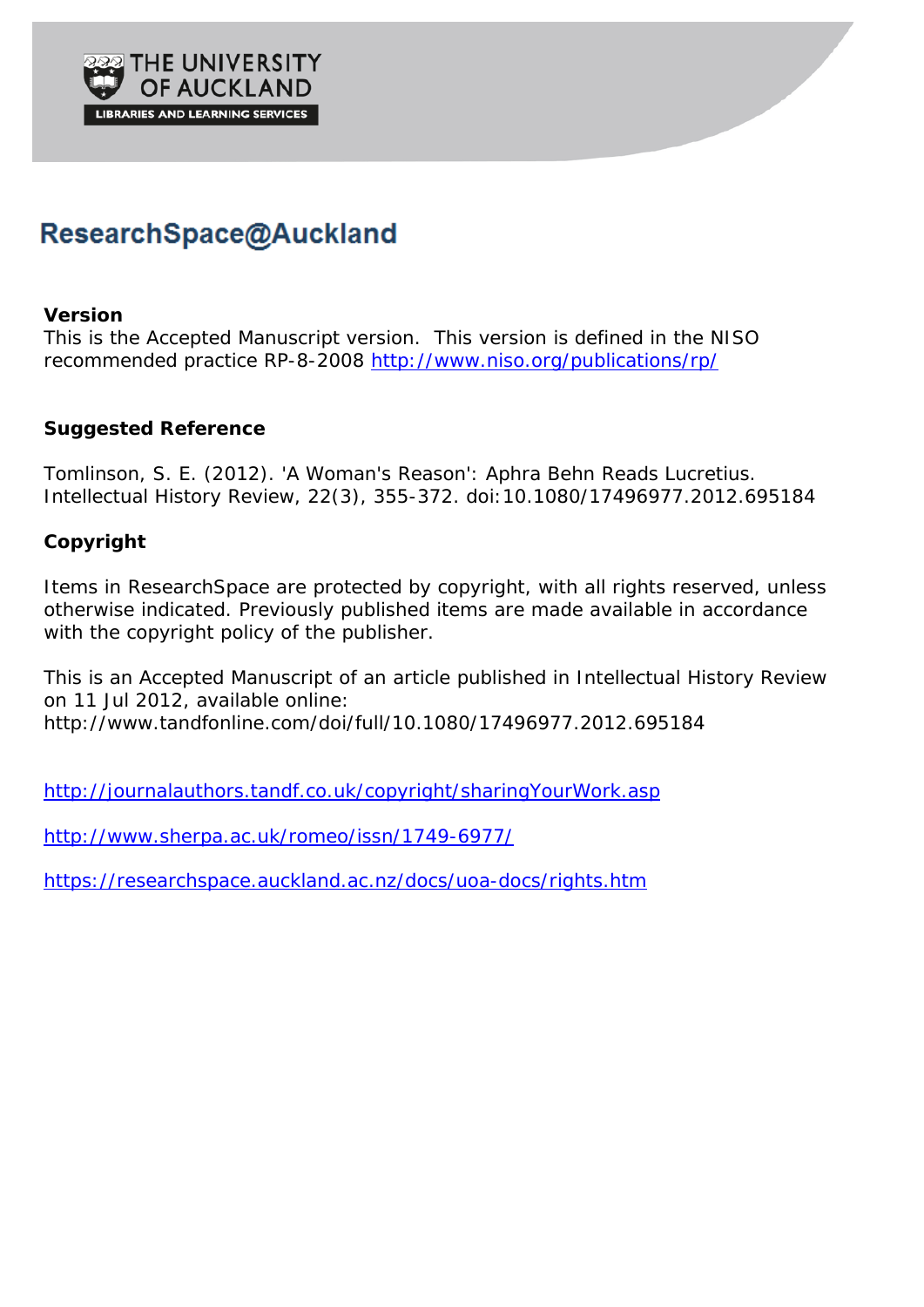## 'A WOMAN'S REASON': APHRA BEHN READS LUCRETIUS

Sophie Tomlinson

In this essay, I explore Behn's engagement with seventeenth-century libertinism and its relationship with reason. Since the relationship of women to libertinism, both as historical subjects and as writers, has generated much debate, I begin by surveying the recent literature on this subject, then come at my larger theme by addressing Behn's response to the poem most strongly associated with Restoration libertinism, Lucretius's *De Rerum Natura* (On the Nature of Things), first published in a full English translation in 1682 by the young Oxford scholar, Thomas Creech. Lucretius's work enabled a radical critique of religion, because his notion of a material soul celebrated the generative power of a fecund Nature and fore-grounded the compatibility of natural law with 'right reason'. Behn engages substantively with *De Rerum Natura* in her commendatory poem praising Creech's translation, a poem which appeared with other tributes in the second edition of 1683. I am particularly interested in the paradoxical enthusiasm with which Behn greets the concept of reason as she perceives it operating in Creech's Lucretius. Within this new intellectual and philosophical context, she rehearses in her poem to Creech those arguments for sexual equality that she had used as gambits in the embattled arena of the play-house.

 The concept of a gendered 'woman's reason' formed part of the broader current of sexual ideology that Behn both reproduces and scrutinizes in her work. To investigate that current, I analyze both versions of her lyric poem, published in *Covent Garden Drolery* (1672) as 'Damon *being asked a reason for Loveing*' and again in a monthly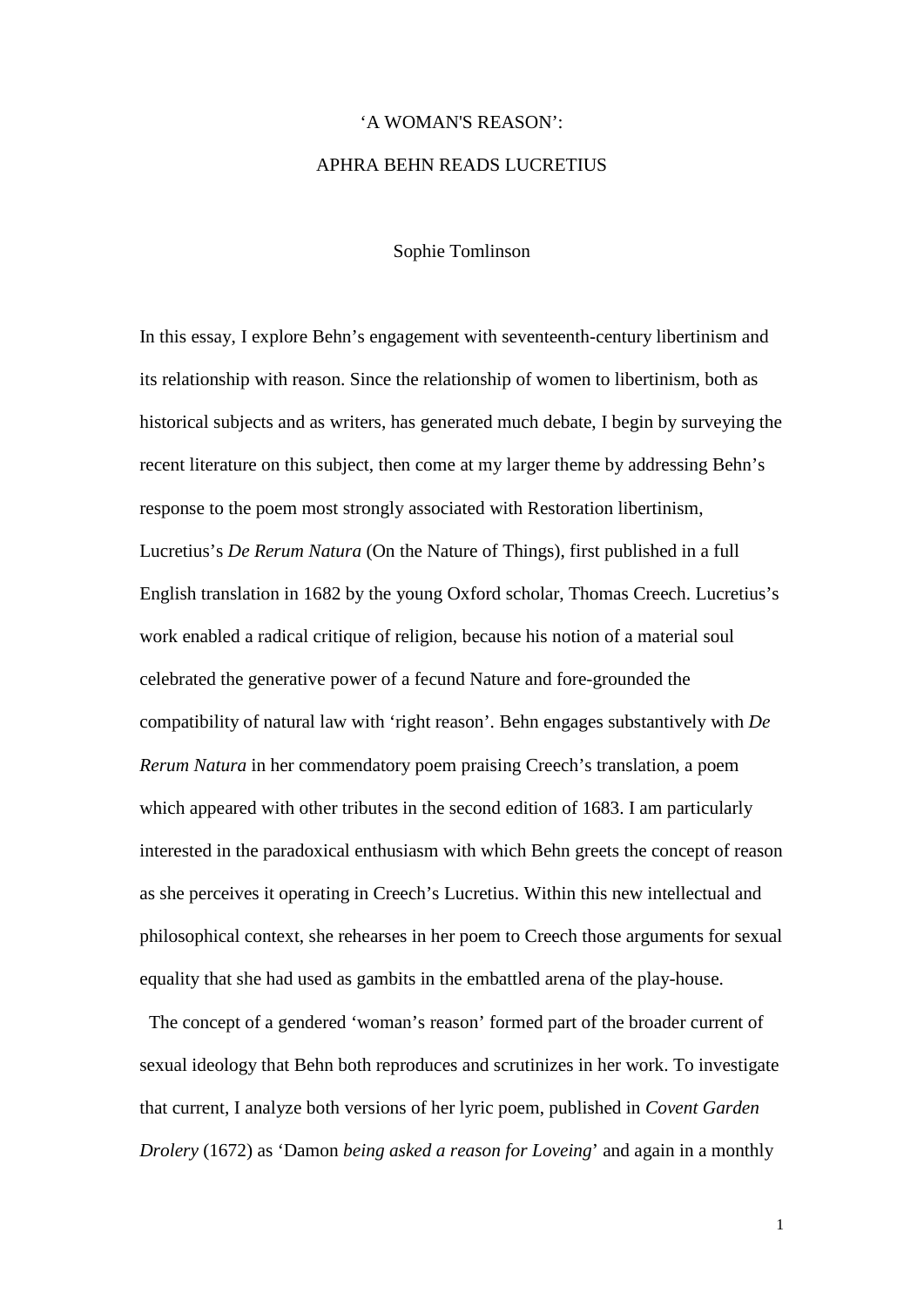miscellany (1707) as 'For Damon, being asked a Reason for his Love', where she toys with the proverbial idea that *'Because* is woman's reason'.<sup>1</sup> The complex textual history of Behn's published work suggests that while she embraced the potentially feminist idea that the soul and mind have no sex, $<sup>2</sup>$  she was equally liable to</sup> ventriloquize a view of women's humoral, histrionic nature that held that women's 'Passions are [their] Reasons Edge'.<sup>3</sup> Instead of articulating a fixed position on the question of women's reason, Behn demonstrates the enabling impact upon her of Lucretian philosophy. At the same time, her strengthening of a libertine voice in the later version of the 'Damon' poem shows her stabilizing the persona of the woman poet, consistent with the consolidation of her own reputation in the early eighteenth century.

#### **THE RESTORATION PLAYHOUSE AS TESTING-GROUND**

#### **FOR THE WOMAN AUTHOR**

<sup>&</sup>lt;sup>1</sup> M. P. Tilley, *A Dictionary of the Proverbs in England in the Sixteenth and Seventeenth Centuries* (Ann Arbor: University of Michigan Press, 1950), B179.

<sup>2</sup> See K. Philips, in 'A Friend': 'If no soules no sexes have, for men t'exclude / Women from friendship's vast capacity, Is a design injurious and rude, Onely maintain'd by partiall tyranny', in *The Collected Works of Katherine Philips*, edited by P. Thomas (Stump Cross, Essex: Stump Cross Books, 1990), vol. 1, no. 64, ll. 19– 22. I. Maclean cites Saint Jerome and Saint Thomas Aquinas as authorities for the views, respectively, that 'sex is not of the mind' and 'sex is not of the soul', in *The Renaissance Notion of Woman: A Study in the Fortunes of Scholasticism and Medical Science in European Intellectual Life* (Cambridge: Cambridge University Press, 1980), 43. See also L. Schiebinger, *The Mind Has No Sex?: Women in the Origins of Modern Science* (Cambridge, MA: Harvard University Press, 1989), 1, 168–70. <sup>3</sup> W. Cartwright, *The Lady-Errant* (1651) in *The Plays and Poems of William* 

*Cartwright*, edited by G. B. Evans (Madison, Wis.: University of Wisconsin Press, 1951), line 1228. On the relationship between the humours, the uterus and women's psychology as seen by medieval and Renaissance doctors, see Maclean, *Renaissance Notion*, 40–3.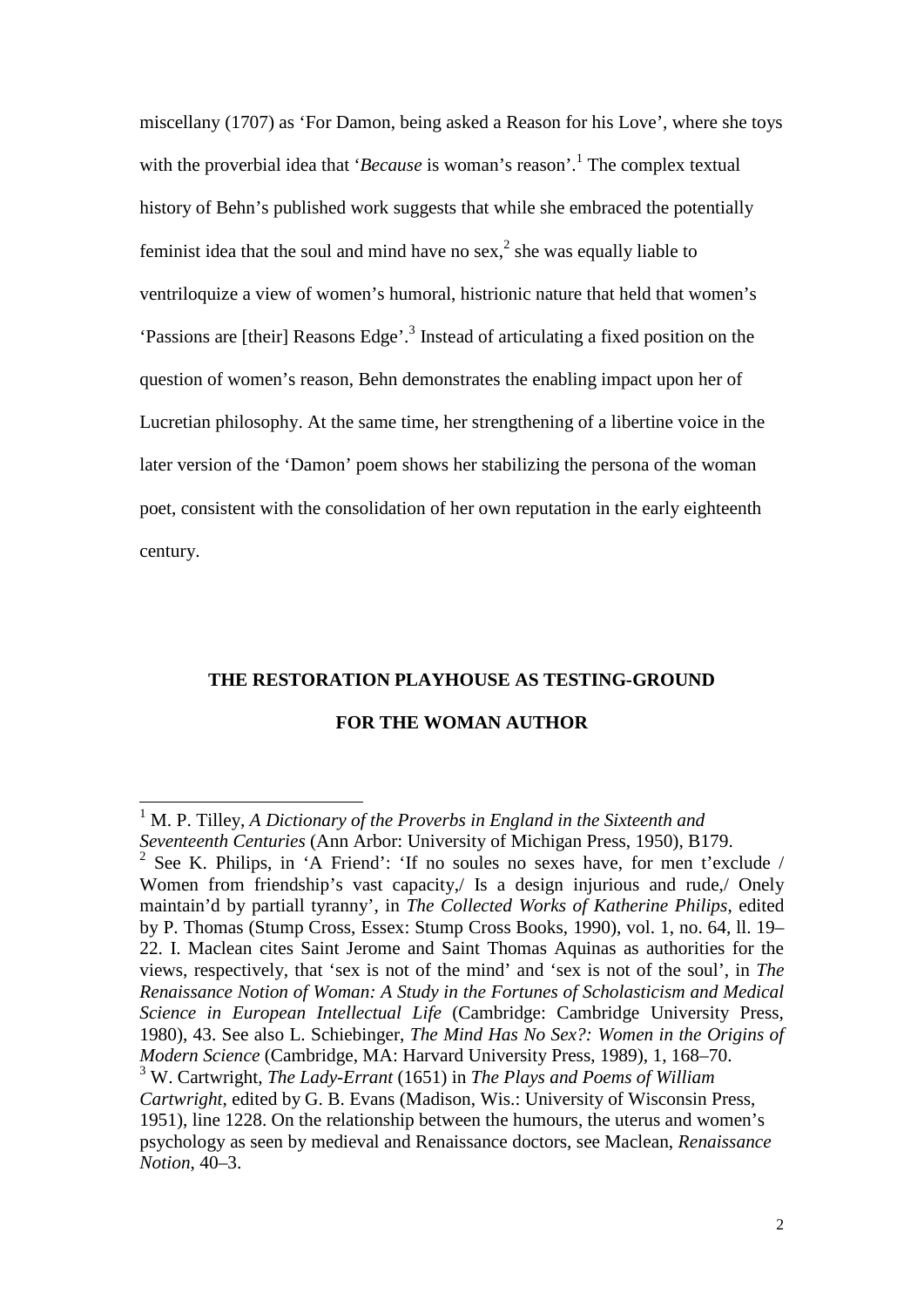Behn demonstrates her combative attitude in the epilogue to her comedy *Sir Patient Fancy* (1678), in which the actress Anne Quin, agitating on behalf of the woman playwright, laments the low estimation of women's potential as expressed in the playhouse by the obstreperous coxcomb and '*Pitt-Buffoone*'.4 Behn points up the difference between those legendary women who expressed their *virtù* in poetry, government and on the battlefield, and the commercial arena of the Restoration theatre, where women aiming to succeed as writers depend on the vagaries of the fashionable male audience for approval:

We once were fam'd in Story, and cou'd write Equall to men; cou'd Govern, nay cou'd Fight. We still have passive Valour, and can show Wou'd Custom give us leave the Active too, Since we no provocations want from you [...] And yet to these fine things we must submit Our Reason, Arms, our Lawrells and our Wit. (ll. 9–14, 24–5)

Notably, Behn represents reason as the prized trophy whose usurpation by men most hurts women. She alludes to the popular belief that women were endowed with weaker reason, contested in her own day by advocates for women's education such as Bathsua Makin and the Frenchman François Poulain de la Barre,<sup>5</sup> but in a move

<sup>4</sup> *The Works of Aphra Behn*, ed. J. Todd, 7 vols (London: Pickering, 1992–96), vol. 6 (1996), 79, line 19, italics reversed. Further line references appear in the text. This edition is referred to hereafter as *Works*. <sup>5</sup> B. Makin, *An Essay to Revive the Antient Education of Gentlewomen* (1673),

introduced by P. L. Barbour, Augustan Reprint Society 202 (Los Angeles: William Andrews Clark Memorial Library, University of California, Los Angeles, 1980); F. Poulain de la Barre*, The Woman as Good as the Man, or, The Equallity of both Sexes,*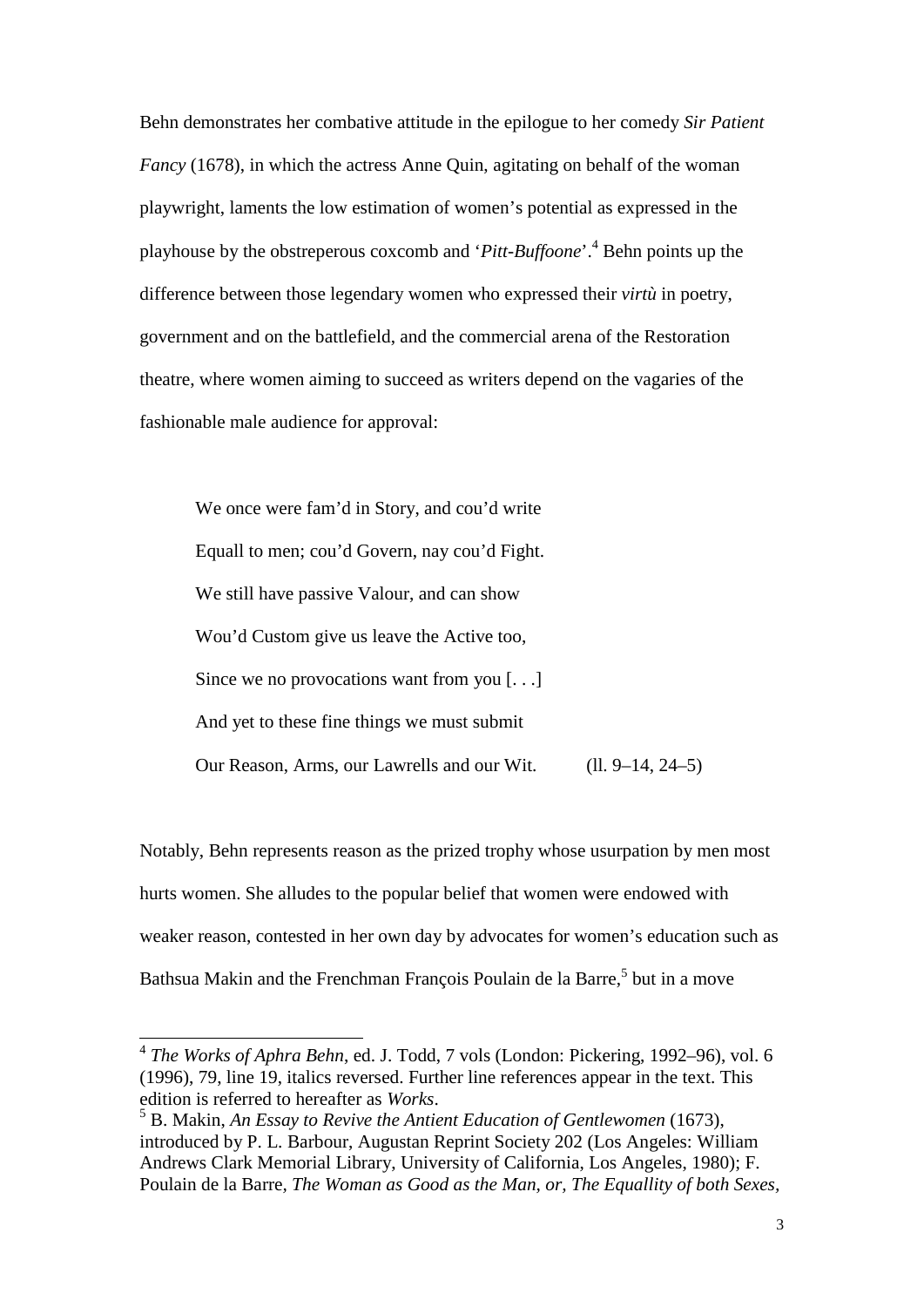typical of her writing, her strong defence of the woman author 'is seductively interwoven with the suggestion of women's erotic prowess', as Hero Chalmers says: $6\overline{6}$ 

That we have Nobler Souls than you, we prove, By how much more we're sensible of Love; Quickest in finding all the subtlest waies To make your Joys: why not to make you Plays? [. . .] And if you're drawn to th' life, pray tell me then Why Women should not write as well as Men? (11.28–31, 43–4)

The actress's challenging of a social order in which women are '[d]ebar'd from Sense' (6) hinges paradoxically on her assertion of women's amorous sensibility: 'Quickest in finding [. . . ] Joys'. Critics of Behn account in various ways for the apparent conundrum here. Catherine Gallagher argues that in her writing Behn strategically associates the female playwright with the actress and the prostitute, each of whom must market her skills, while for Chalmers, Behn's linking of the 'heroic eroticism' of the actress and the female playwright 'forms part of the politicized devaluation of moral criticism of Restoration theatre'. Warren Chernaik suggests that *pace* Gallagher, 'it is equally possible to find [in the lines cited above] an unresolvable ambivalence toward the libertine values of an audience, on whom, as professional dramatist, Behn is dependent, not only for a "Third day", but for a more

trans. A.L. (London, 1677). On Makin, see H. L. Smith, *Reason's Disciples: Seventeenth-Century English Feminists* (Urbana: University of Illinois Press, 1982), 102–5. For an account of Poulain as a committed Cartesian, see M.A. Seidel, 'Poulain de la Barre's *The Woman As Good As The Man*', *Journal of the History of Ideas* 35:3 (1974), 499–508; see also J. Broad, *Women Philosophers of the Seventeenth Century* (Cambridge: Cambridge University Press, 2002), 94.

<sup>6</sup> H. Chalmers, *Royalist Women Writers 1650–1689* (Oxford: Clarendon Press, 2004), 160.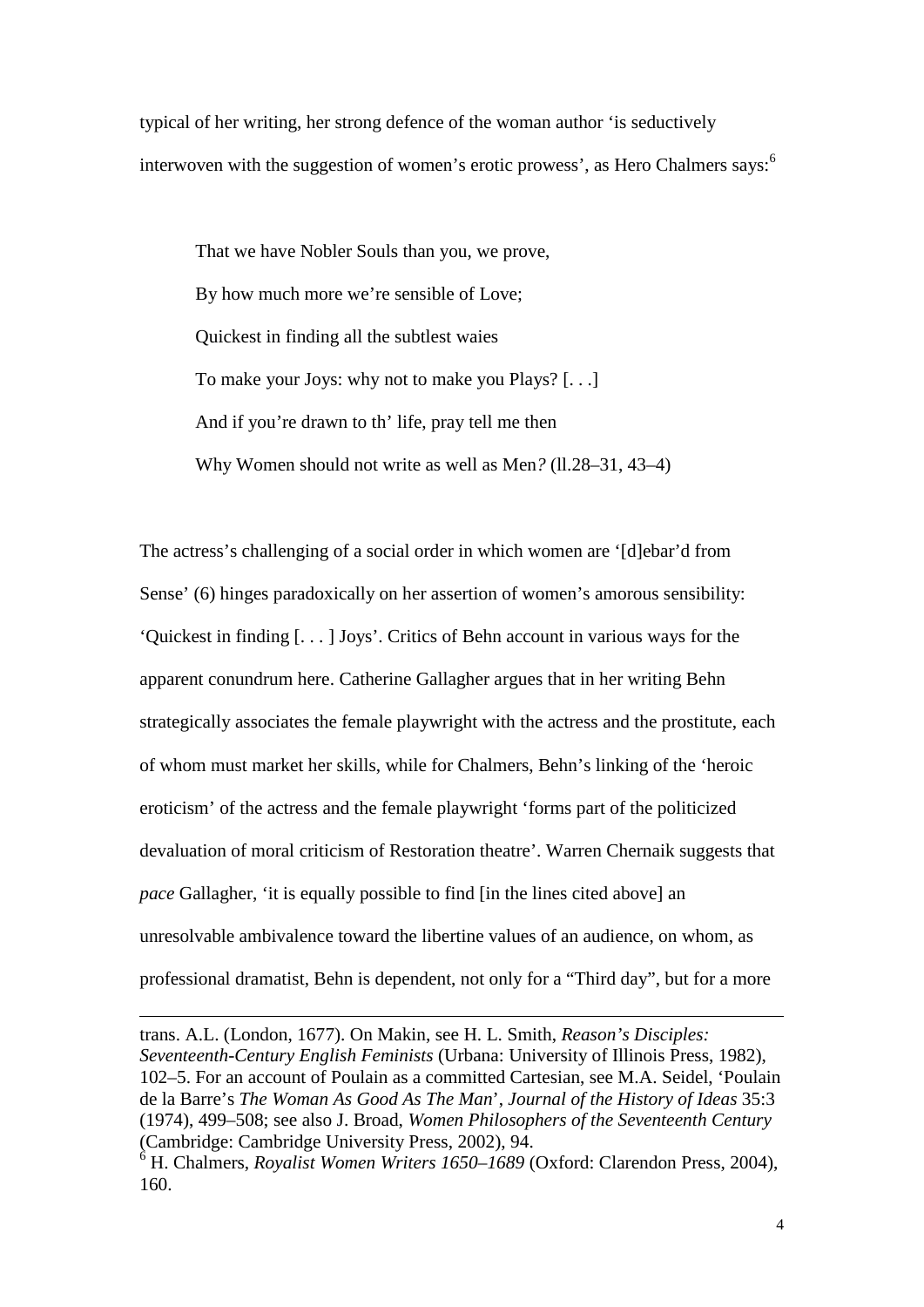lasting prize, "Fame"'.<sup>7</sup> What, then, were some of these 'libertine values'?

#### **APHRA BEHN AND LIBERTINISM IN EARLY MODERN LONDON**

James Turner, in his study of libertine culture in early modern London, observes that 'libertinism was not so much a philosophy as a set of performances, and its defining "properties"  $[ \dots ]$  are better understood as theatrical props than as precise attributes'.<sup>8</sup> In an earlier influential essay about libertinism, Turner nevertheless identifies 'three distinct movements of thought' implied by the word: first, religious or 'spiritual' libertinism, originating with sixteenth-century radical Protestant sects such as the Anabaptists or the Family of Love; second, philosophical libertinism, combining 'antireligious skepticism and scientific materialism' and overlapping with '*le libertinage érudit*'; and third, sexual libertinism, associated in England with the literary and actual milieu of King Charles II and his courtiers, most famously John Wilmot, Earl of Rochester.<sup>9</sup> Under the definition of 'libertine' in the *Oxford English Dictionary* as 'one who leads a dissolute, licentious life', we find noted, '[r]arely applied to a woman' ('libertine', A.*n.*3). This judgement is borne out by a letter of Dryden's written to an aspiring female poet in November 1699, in which he cautions

 $7$  C. Gallagher, 'Who Was That Masked Woman?: The Prostitute and the Playwright in the Works of Aphra Behn', in *Nobody's Story: The Vanishing Acts of Women Writers in the Marketplace 1670–1820* (Berkeley, Los Angeles: University of California Press, 1994), ch.1; Chalmers*,* 'Female Authorship as Heroic Eroticism', in *Royalist Women Writers*, 153–63 (161); W. Chernaik, *Sexual Freedom in Restoration Literature* (Cambridge: Cambridge University Press, 1995), 165.

<sup>8</sup> J. G. Turner, *Libertines and Radicals in Early Modern London* (Cambridge: Cambridge University Press, 2002), x.

<sup>9</sup> J. G. Turner, 'The Properties of Libertinism', *''Tis Nature's Fault': Unauthorized Sexuality during the Enlightenment*, ed. R. P. Maccubbin (New York: Cambridge University Press, 1987), 75–87 (79); R. Pintard, *Le Libertinage Érudit dans La Première Moitié du XVIIe Siècle* (Paris: Boivin, 1943). An important study of sexual libertinism is Chernaik's *Sexual Freedom*, cited in note 7.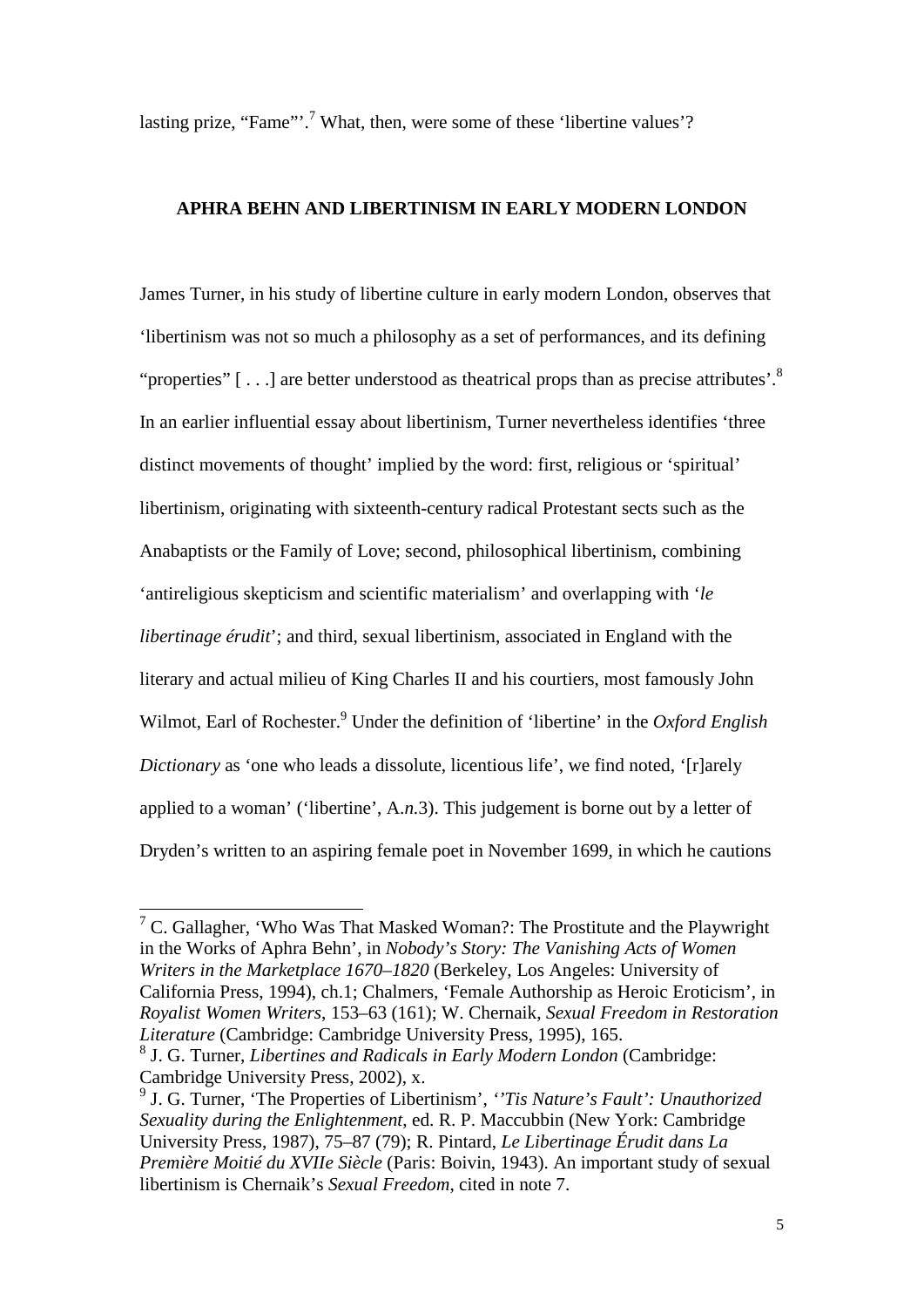-

The Licenses which Mrs. Behn allowed herself, of writing loosely, and giving (if I may have leave to say so) some Scandal to the Modesty of her Sex. I confess, I am last [*sic*] Man who ought, in Justice to arraign her, who have been myself too much a Libertine in most of my Poems.<sup>10</sup>

Here Dryden decorously accuses Behn of licentious writing, while reserving the term 'libertine' for himself. To a certain extent, his genteel manoeuvre bears out Katherine Romack's claim that 'libertinism in Restoration England was a specifically masculine and aristocratic identity category to which Englishwomen simply did not have access – except as the objects against which it was defined'.<sup>11</sup> But as M.L. Stapleton observes, 'For a woman in Carolean culture to write *The Rover* or "The Disappointment" [a poem about premature ejaculation] was the act of a libertine'.<sup>12</sup> Romack's restriction of libertinism to the sexual realm is problematic, for it fails to recognize the slippery concept of libertinism in later seventeenth-century England, when, as Alvin Snider says, it 'occupies a space half-way between the study and the brothel'.<sup>13</sup>

Libertinism had its philosophical roots in the writings of the Greek Epicurus and his Roman expositor Lucretius. It blossomed on the continent in such works as the

 $11$  K. Romack, "I wonder she should be so infamous for a whore?": Cleopatra Restored', in *Cavendish and Shakespeare: Interconnections*, edited by K. Romack and J. Fitzmaurice (Burlington, VT: Ashgate, 2006), 193 –211 (209–10).

<sup>10</sup> Dryden, Letter to Elizabeth Thomas in *The Letters of John Dryden*, ed. C. E. Ward (Durham, N.C.: Duke University Press, 1942), 127.

<sup>12</sup> M. L. Stapleton, 'Aphra Behn, Libertine', *Restoration* 24 (2000), 75–97 (87). In his article and monograph, *Admired and Understood: The Poetry of Aphra Behn* (Newark: University of Delaware Press, 2004), Stapleton views Behn as providing a corrective to libertinism in its Rochesterian mode.

<sup>13</sup> A. Snider, 'Atoms and Seeds: Aphra Behn's Lucretius', *Clio* 33 (2003), 1–25 (1).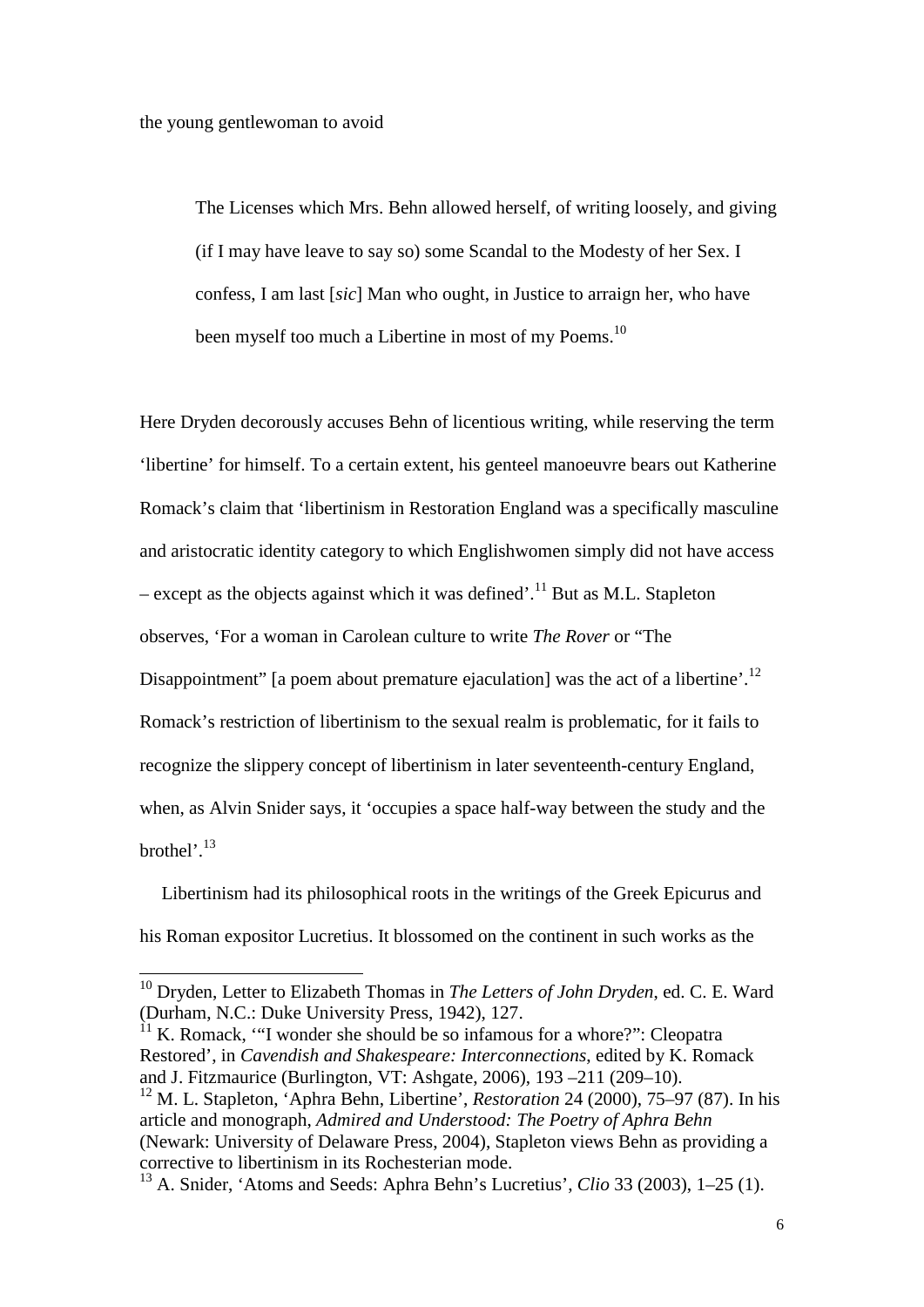Italian humanist Lorenzo Valla's fifteenth-century dialogue *De Voluptate* (On Pleasure) and drew indirectly from the atomistic writings of the French Catholic priest, Pierre Gassendi.<sup>14</sup> Both Gassendi and his rival Descartes echoed Lucretius in their mechanical accounts of natural phenomena.<sup>15</sup> As a 'committed European, drawing her intellectual life-blood from Catholic Europe', Behn found her intellectual and cultural inheritance in these traditions.<sup>16</sup> Sarah Ellenzweig newly situates Behn in this historical context, stressing the need to join 'the libertine traditions of Rochester and Behn to the larger initiative of English freethinking'. She notes further that in Restoration England, libertinism 'denoted a challenge to orthodox religion'.17 Behn manifested her interest in religious heterodoxy towards the end of her career when she published translations of two works by Bernard Le Bovier de Fontenelle, *A Discovery of New Worlds* (1688) and *The History of Oracles* (1688).<sup>18</sup> As Line Cottegnies argues convincingly, in these texts 'Behn not only proves a first-class translator but also a scholar in her own right'.<sup>19</sup>

<sup>&</sup>lt;sup>14</sup> On Gassendi, see H. Jones, *The Epicurean Tradition* (London and New York: Routledge, 1989), 166–85; M.J. Osler, 'Baptizing Epicurean Atomism: Pierre Gassendi on the Immortality of the Soul', in M. J. Osler and P. L. Farber (eds.), *Religion, Science, and World View* (Cambridge: Cambridge University Press, 1985), 163–83.

<sup>15</sup> M. Johnson and C. Wilson, 'Lucretius and the History of Science', in *The Cambridge Companion to Lucretius*, ed. S. Gillespie and P. Hardie (Cambridge: Cambridge University Press, 2007), 131–48 (137).

<sup>16</sup> *The Uncollected Verse of Aphra Behn*, ed. G. Greer (Stump Cross, Essex: Stump Cross Press, 1989), 10.

<sup>17</sup> S. Ellenzweig, *The Fringes of Belief: English Literature, Ancient Heresy, and the Politics of Freethinking, 1660–1760* (Stanford: Stanford University Press, 2008), 15. <sup>18</sup> G. Duchovnay argues that Behn was a Roman Catholic, in 'Aphra Behn's Religion', *Notes and Queries* 221 (1976), 234–37.

<sup>19</sup> L. Cottegnies, 'Aphra Behn's French Translations', in *The Cambridge Companion to Aphra Behn*, ed. D. Hughes and J. Todd (Cambridge: Cambridge University Press, 2004), 221–34 (227). See also E. Spearing, 'Aphra Behn: The Politics of Translation', in *Aphra Behn Studies*, edited by J. Todd (Cambridge: Cambridge University Press, 1996), 154–77; M. Ferguson, '"With All Due Reverence and Respect to the Word of God": Aphra Behn as Skeptical Reader of the Bible and Critical Translator of Fontenelle', in *Reading Women: Literacy, Authorship, and Culture in the Atlantic*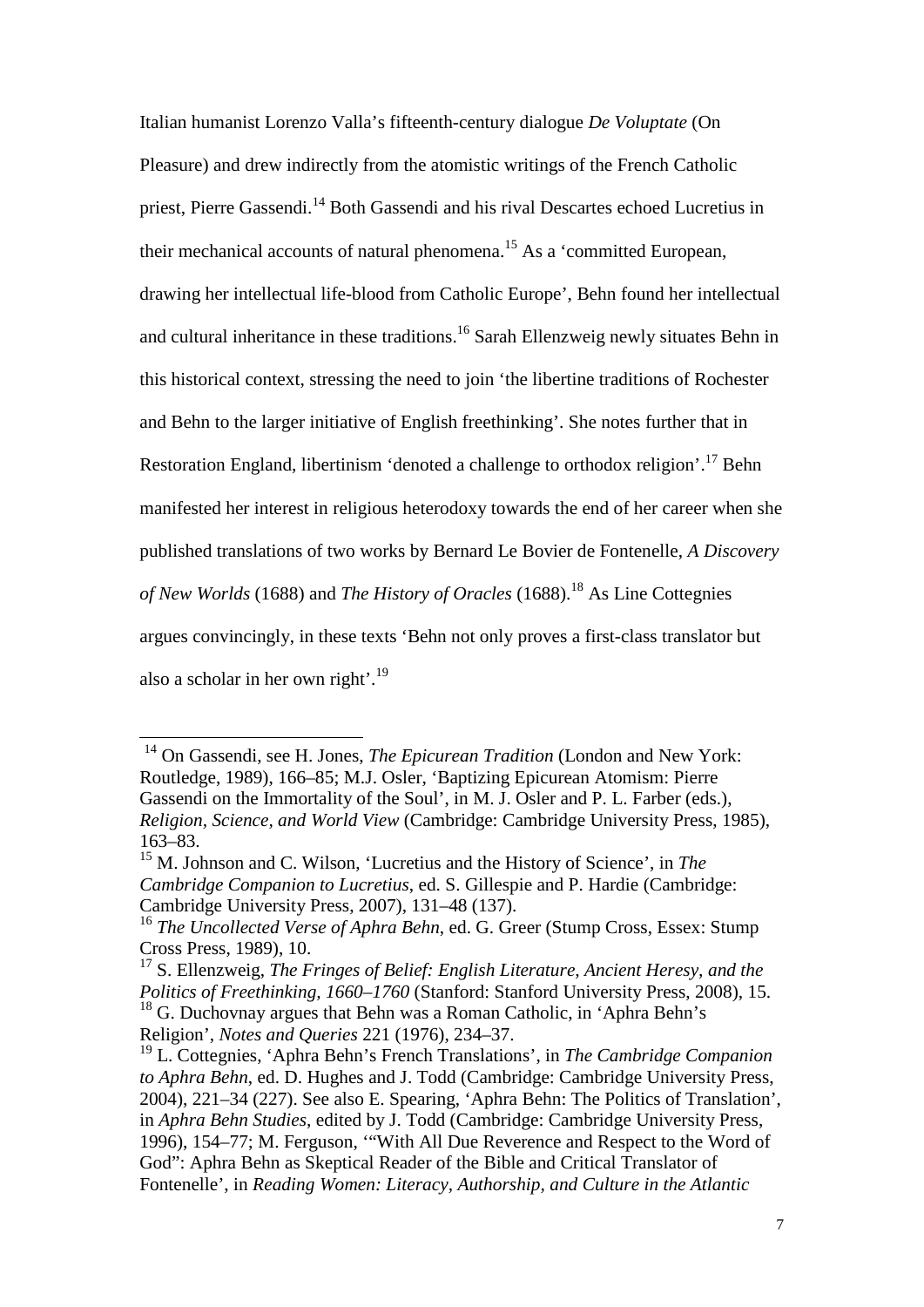Thus a growing body of criticism represents Behn as one of a handful of women writers in the seventeenth and early eighteenth centuries for whom libertinism is a vital if problematic current of thought and cultural force.<sup>20</sup> In her personal life, Behn had a troubled relationship with the lawyer John Hoyle, a bisexual atheist and reputed republican whom she immortalized as 'A Wit uncommon, and Facetious,/ A great admirer of *Lucretius*<sup>'. 21</sup> She also passionately admired the Earl of Rochester, writing in an elegy composed in 1680, 'Large was his Fame, but short his Glorious Race,/ Like young *Lucretius* and dy'd apace'.<sup>22</sup>

A keen interest in neo-Epicurean ideas among English authors in the 1650s and

1660s prepared the ground for Restoration responsiveness to *De Rerum Natura*. <sup>23</sup> As I

shall argue, Behn may have known John Evelyn's translation of Book One of

Lucretius's poem, published in 1656. It is fascinating to speculate whether she might

have seen or known of an earlier manuscript translation of all six books by the Puritan

*World, 1500–1800*, ed. H. B. Hackel and C. E. Kelly (Philadelphia: University of Pennsylvania Press, 2008), 199–216.

<sup>&</sup>lt;sup>20</sup> For a discussion of women and libertinism focused on Queen Christina of Sweden and Margaret Cavendish, see S. Wiseman, 'Rule and Representation: The 'Libertine' Case of Queen Christina', in *Conspiracy and Virtue: Women, Writing, and Politics in Seventeenth-Century England* (Oxford: Oxford University Press, 2006), ch. 6. Stephen Clucas proposes that 'In her witty defenses of the 'honest liberty' of philosophical discourse Cavendish is not only perhaps seventeenth-century England's first significant woman natural philosopher, but also its first woman libertine philosopher', 'Variation, Irregularity and Probabilism: Margaret Cavendish and Natural Philosophy as Rhetoric' in *A Princely Brave Woman: Essays on Margaret Cavendish, Duchess of Newcastle,* edited by S. Clucas (Burlington: Ashgate, 2003), 199–209 (207).

<sup>21</sup> Behn, '*A Letter to Mr.* Creech *at* Oxford, *Written in the last great Frost*', *Works*, vol. 1 (1992), no. 55, lines 47–8. Further references to this volume will give the poem number, followed by line reference.

<sup>22</sup> Behn, 'On the Death of the late Earl of *Rochester*', *Works*, vol. 1, 53, lines 68–9; J. Spencer, *Aphra Behn's Afterlife* (Oxford: Oxford University Press, 2000), 28–9. <sup>23</sup> Jones, *Epicurean Tradition*, 186–213; S. Clucas, 'The Atomism of the Cavendish Circle: A Reappraisal', *The Seventeenth Century*, 9:2 (1994), 247–73. E. Rees devotes a chapter of her study of Margaret Cavendish to the 'suggestive' influence of Lucretius on Cavendish's *Poems and Fancies* (1653), in *Margaret Cavendish:* 

*Gender, Genre, Exile* (Manchester and New York: Manchester University Press, 2003), 55.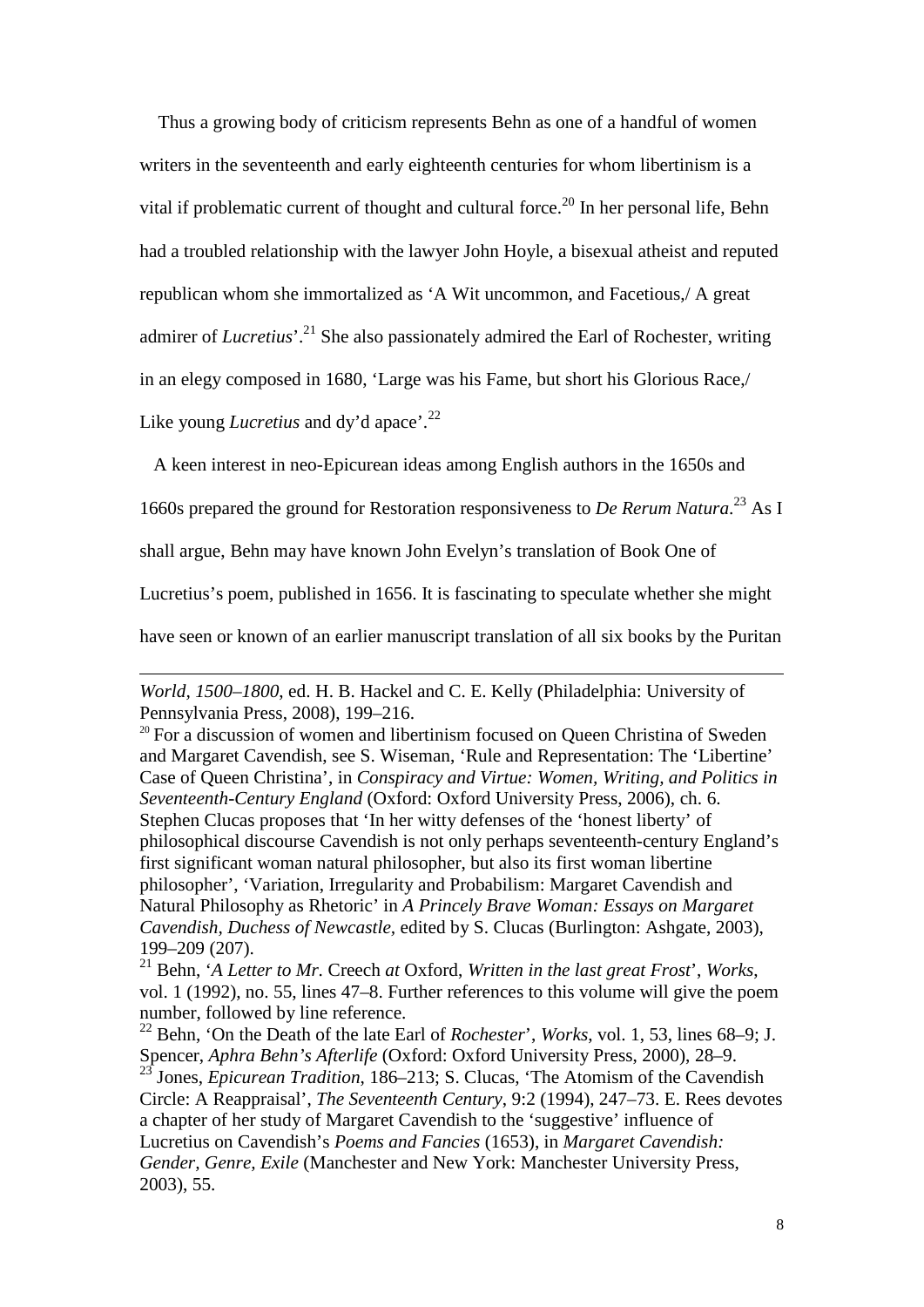Lucy Hutchinson. <sup>24</sup> Passages of *De Rerum Natura* were also translated by Rochester and Dryden.<sup>25</sup> Whereas Epicurean philosophy comprised a physical theory of matter and a discussion of ethics, the philosophy of libertinism represented above all 'a theory of the senses and the body'.<sup>26</sup> Stapleton claims that Lucretius's poem 'informs' [Behn's] stress on the sensual as well as the sensuous, and influences her conception of libertinism'.27 In what follows I shall show that Behn's libertinism is hard to pin down, because she herself defines it differently every time she revises her work.

#### **BEHN'S LITERARY FAME**

Before turning to Behn's poem to Creech, I shall first view her situation as a professional writer in 1682, when she encountered Lucretius' poem. In the course of the 1670s, Behn established herself as a playwright for the Duke's Company, leading Dryden to note in 1681, '[a] Woman Wit has often grac'd the Stage'.<sup>28</sup> In the previous year, either Dryden as compiler or Jacob Tonson as printer had invited her to contribute a poem to the collection of *Ovids Epistles translated by severall hands*. 29 Dryden paid Behn a muted compliment in his preface, informing the reader, 'I was

 $24$  In 1675, Hutchinson presented her translation, composed during the 1650s, to Arthur Annesley, first Earl of Anglesey. See *Lucy Hutchinson's Translation of Lucretius: De rerum natura*, edited by H. de Quehen (London: Duckworth, 1996), 10–11. See also Rees, '"A horrible precipice": Lucy Hutchinson's Lucretius', Appendix to *Margaret Cavendish*, 190–6; and R. Barbour, *English Epicures and Stoics: Ancient Legacies in Early Stuart Culture* (Amherst: University of Massachusetts Press, 1998), 264–8.

 $^{25}$  For a comprehensive survey of Lucretius in English literature see W.B. Fleischmann, *Lucretius and English Literature 1680–1740* (Paris: Librarie Nizet, 1964), and more recently, D. Hopkins, 'The English voices of Lucretius from Lucy Hutchinson to John Mason Good', in *Cambridge Companion to Lucretius*, ch. 16. <sup>26</sup> Snider, 'Atoms and Seeds', 2.

<sup>27</sup> Stapleton, *Admired and Understood*, 87.

<sup>28</sup> Dryden, 'Epilogue to *Tamerlane the Great*', in *The Works of John Dryden*, general editors H. T. Swedenborg and E. N. Hooker (Berkeley: University of California Press, 1956–1989), vol. 2 (1972), 179, line 3.

<sup>29</sup> *Ovids Epistles translated by severall hands* (London, 1680).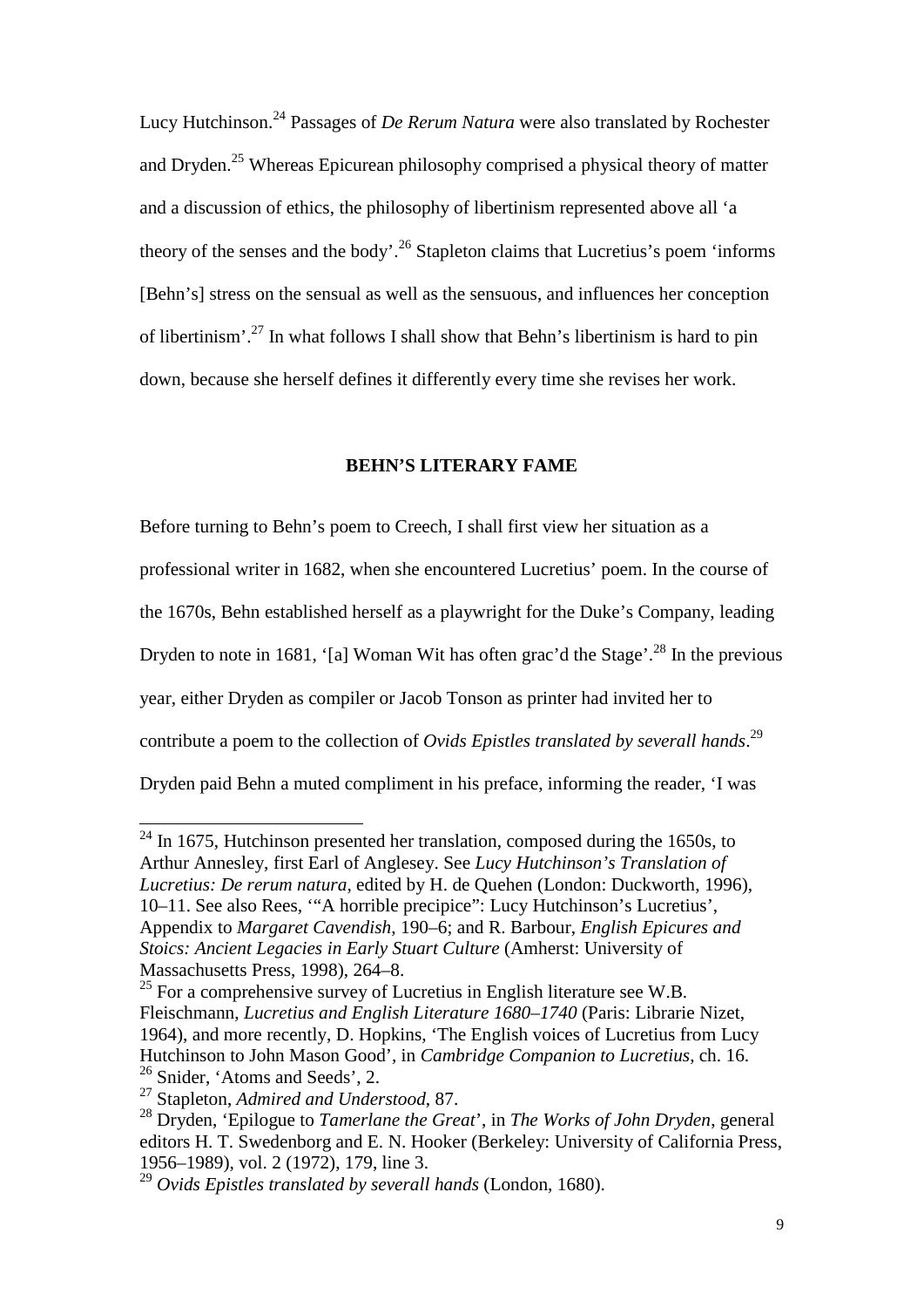desir'd to say that the Author who is of the *Fair Sex*, understood not *Latine*. But if she does not, I am afraid she has given us occasion to be asham'd who do'.<sup>30</sup> In 1681, Behn saw performed the second part of her successful comedy *The Rover*, dedicated in published form to James, Duke of York. The next year proved 'the turning point in her career'.<sup>31</sup> In the wake of the political turmoil generated by the Popish Plot and the Exclusion Crisis, play-going proved less popular with English audiences, and the two rival theatre companies merged to become the United Company. Behn became embroiled in controversy when she supplied a prologue to an anonymous play *Romulus and Hersilia* (1682), criticizing the Duke of Monmouth's rebellion against his father, Charles II. At the time of this scandal 'it is likely that Behn left the country [...] not returning until late 1683', says Mary Ann O'Donnell.<sup>32</sup> Behn poignantly conveys the fall-off in the demand for plays in a letter to Tonson composed that same year, where she writes that 'a body has no creditt at the playhouse for money as we usd to have'.<sup>33</sup> In the following years, Behn turned to poetry, fiction and translation as more hopeful means of generating income.

 Behn's verses to Creech reflect several significant factors in her career: her need for cash, the growing recognition of the marketability of women's writing and her increasing acceptance by the literary profession.<sup>34</sup> Todd speculates that Tonson the

1

 $34$  See M. Bell, 'Restoration culture can be argued to have fed, rather than damped down, the marketability of "woman" as saleable commodity – in playhouse and brothel as well as in print', in 'Women Writing and Women Written', in *The Cambridge History of the Book in Britain*, vol. 4, edited by J. Barnard, D. F. McKenzie and M. Bell (Cambridge: Cambridge University Press, 2002), 431–51 (439).

<sup>30</sup> *Ibid*, sig. a4r.

<sup>31</sup> M. A. O'Donnell, 'Aphra Behn: Tory Wit and Unconventional Woman', in *Women Writers of the Seventeenth Century*, edited by K. M. Wilson and F. J. Warnke (Athens and London: University of Georgia Press, 1989), 341–74 (347). <sup>32</sup> *Ibid*, 347.

<sup>33</sup> 'Letter of Mrs. Aphra Behn, the Poetess, to Tonson, the Bookseller', *Gentleman's Magazine*, 159 (1836), 481–2.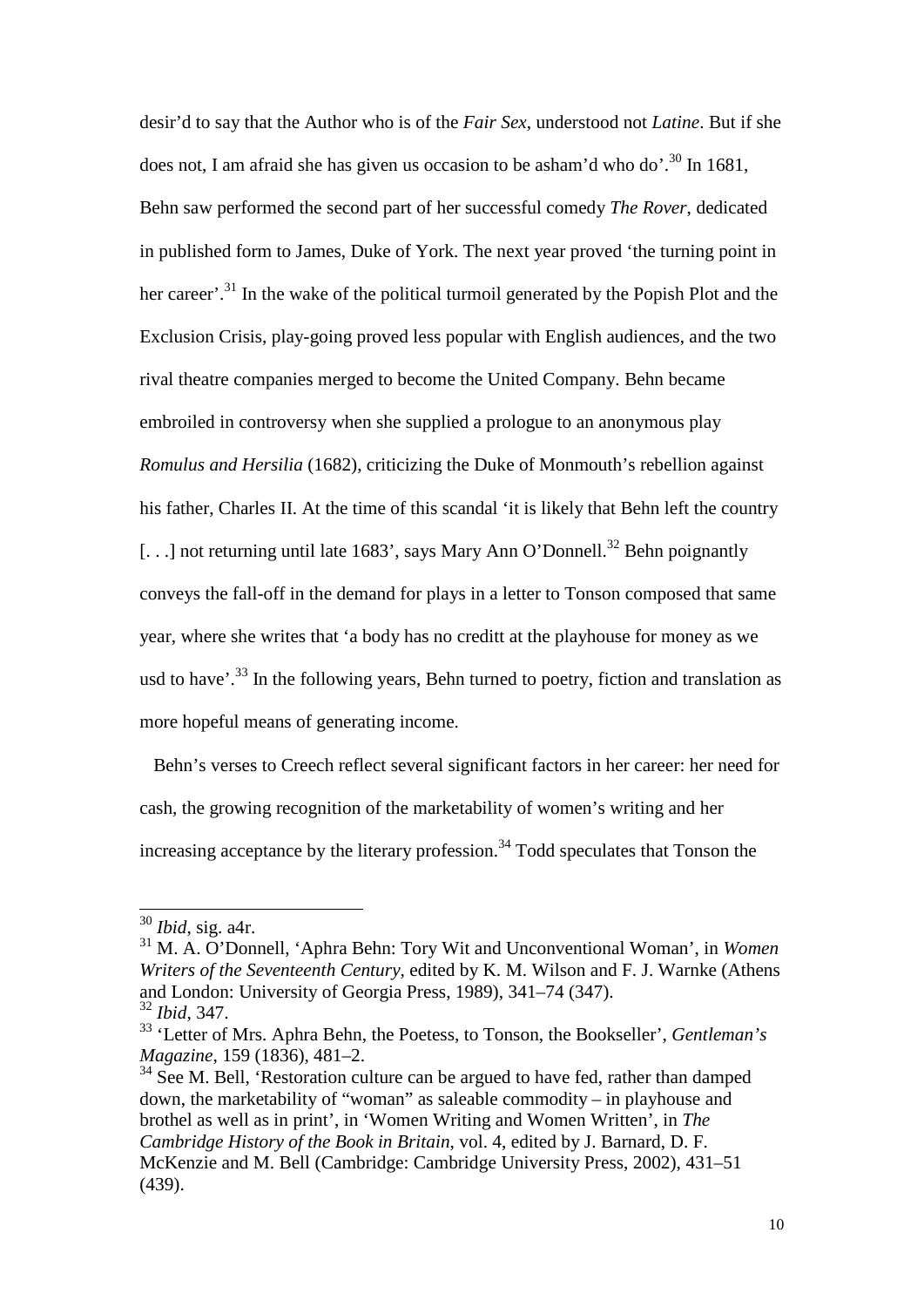printer and bookseller may have sent Creech's translation to Behn, and commissioned her commendatory poem for the second edition.<sup>35</sup> Perhaps, following Dryden's public commendation of her paraphrase in *Ovids Epistles*, Tonson realized that a woman poet penning commendatory verses to a scholarly translation was attractively novel. If so, he published Behn's *Poems on Several Occasions* one year later to capitalize further on the phenomenon of the woman writer.

 Dryden's half-apologetic marking of Behn in *Ovids Epistles* as not understanding Latin explains the excitement she must have felt when Creech published his translation of Lucretius's long philosophical poem. The title page to the first edition of 1682 conveys the magnitude of the enterprise: *T. Lucretius Carus, The Epicurean Philosopher, His Six Books De Natura Rerum. Done into English Verse, with Notes*. Although Creech's name is absent from the title page, he signed the dedication. Behn appears in the 'corrected and enlarged' second edition published in 1683, where she acknowledges herself a stranger to the Oxford don by addressing her poem, 'TO the Unknown DAPHNIS on his Excellent Translation of *Lucretius*'.36 Her use of the pseudonym 'Daphnis' suggests, however, that she had read Creech's translation of the idylls of Theocritus, in which Daphnis features as a bisexual shepherd.<sup>37</sup> Between the printing of the second edition of Creech's translation in 1683 and Behn's *Poems on Several Occasions* the following year, the two writers seem to have met, for in *Poems* 

<sup>35</sup> J. Todd, *The Secret Life of Aphra Behn* (New Brunswick, NJ: Rutgers University Press, 1996), 291. Tonson confirms his commissioning of a tribute from Behn, alongside tributes from Richard Duke, a Cambridge man and the playwright Thomas Otway, in a letter to his nephew and business partner, written over thirty years after the first publication of Creech's translation. See *Jacob Tonson in Ten Letters by and about him*, ed. S. L. C. Clapp (n. p. [Austin:] University of Texas Press, 1948), 9–12. <sup>36</sup> Behn, *Works,* vol. 1, no. 11. Todd, who uses the 1683 second edition of *T. Lucretius Carus* as her copy-text in *Works*, prints the variants from the version of the poem published in Behn's *Poems on Several Occasions* (1684) immediately following.

<sup>37</sup> Stapleton, *Admired and Understood,* 92–3.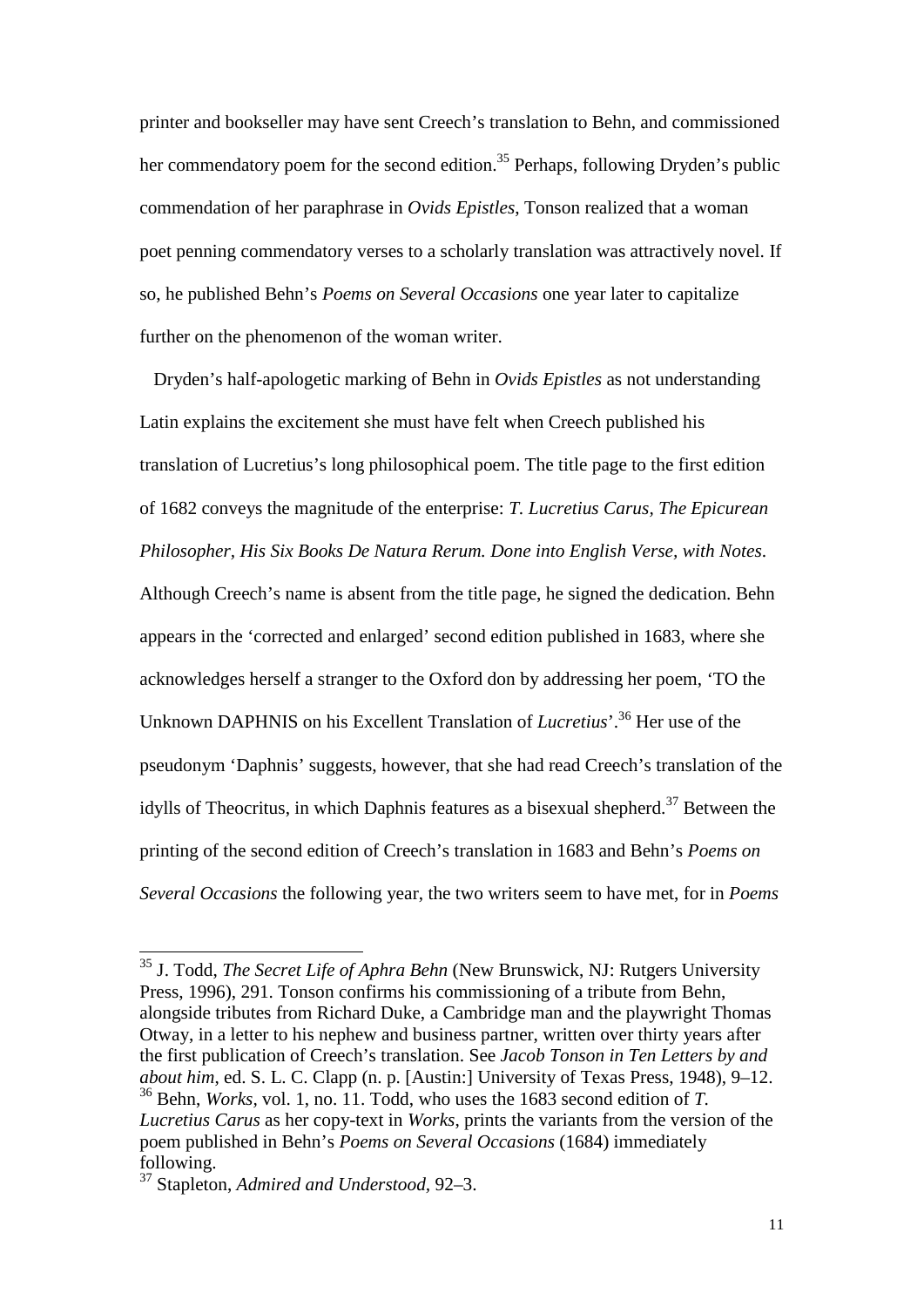*on Several Occasions* she entitles the poem 'To Mr. *Creech* (under the Name of *Daphnis*) on his Excellent Translation of *Lucretius*<sup>'</sup>.<sup>38</sup> Behn's sprightly verse epistle to Creech, also published in her miscellany *Poems*, indicates that she spent time socializing with him at Tonson's bookshop.<sup>39</sup>

#### **IN PRAISE OF THOMAS CREECH**

Critics of Behn's tribute to Creech fail to note that her poem is modelled on the tripartite form of a Pindaric ode, falling into three divisions of strophe, antistrophe and epode.<sup>40</sup> In the first fifty-eight lines she addresses the 'Unknown Daphnis' and extols the power of his translation, then shifts the focus of acclaim for the next fiftyfive lines (fifty-six lines in *PSO*) to Wadham College, Oxford, which Behn hails as the nursery of the talents of the churchman Thomas Sprat ('The Learned *Thirsis*', line 77), and John Wilmot, Earl of Rochester ('*Strephon* the Great', line 89), as well as the fledgling Daphnis (the twenty-four-year-old Creech, line 109), whom she sees as inheriting the mantle of the recently deceased Rochester. In her final twenty-nine lines, she urges Daphnis on in his 'mighty Race' of poetic achievement, envisioning

<sup>38</sup> *Poems on Several Occasions,* 50. In the following discussion, quotations from 'To the Unknown Daphnis' derive from Todd's edition of Behn's *Works*, and are cited by line number in the text. Quotations from 'To Mr. Creech' derive from Behn's *Poems on Several Occasions* (London, 1684) and are referenced by page number. Quotations from Creech's translation of *De rerum natura* derive from *T. Lucretius Carus, The Epicurean Philosopher* (Oxford, 1683), hereafter 'Creech', and are cited by page number. I use the following abbreviations: *PSO* (*Poems on Several Occasions*, 1684) and *CGD* (*Covent Garden Drolery*, 1672).

<sup>&</sup>lt;sup>40</sup> S. Revard discusses Behn's use of the Pindaric in her ode to Creech, but does not comment on the poem's tripartite form. See S.P. Revard, 'Katherine Philips, Aphra Behn, and the Female Pindaric', in *Representing Women in Renaissance England*, ed. C.J. Summers and T. Pebworth (Columbia and London: University of Missouri Press, 1997), 227 – 41 (236 – 41). The poem is discussed in detail by Todd, *Secret Life*, 290–94; Chernaik, *Sexual Freedom*, 166–9; and Snider, 'Atoms and Seeds', 3–4, 13– 24.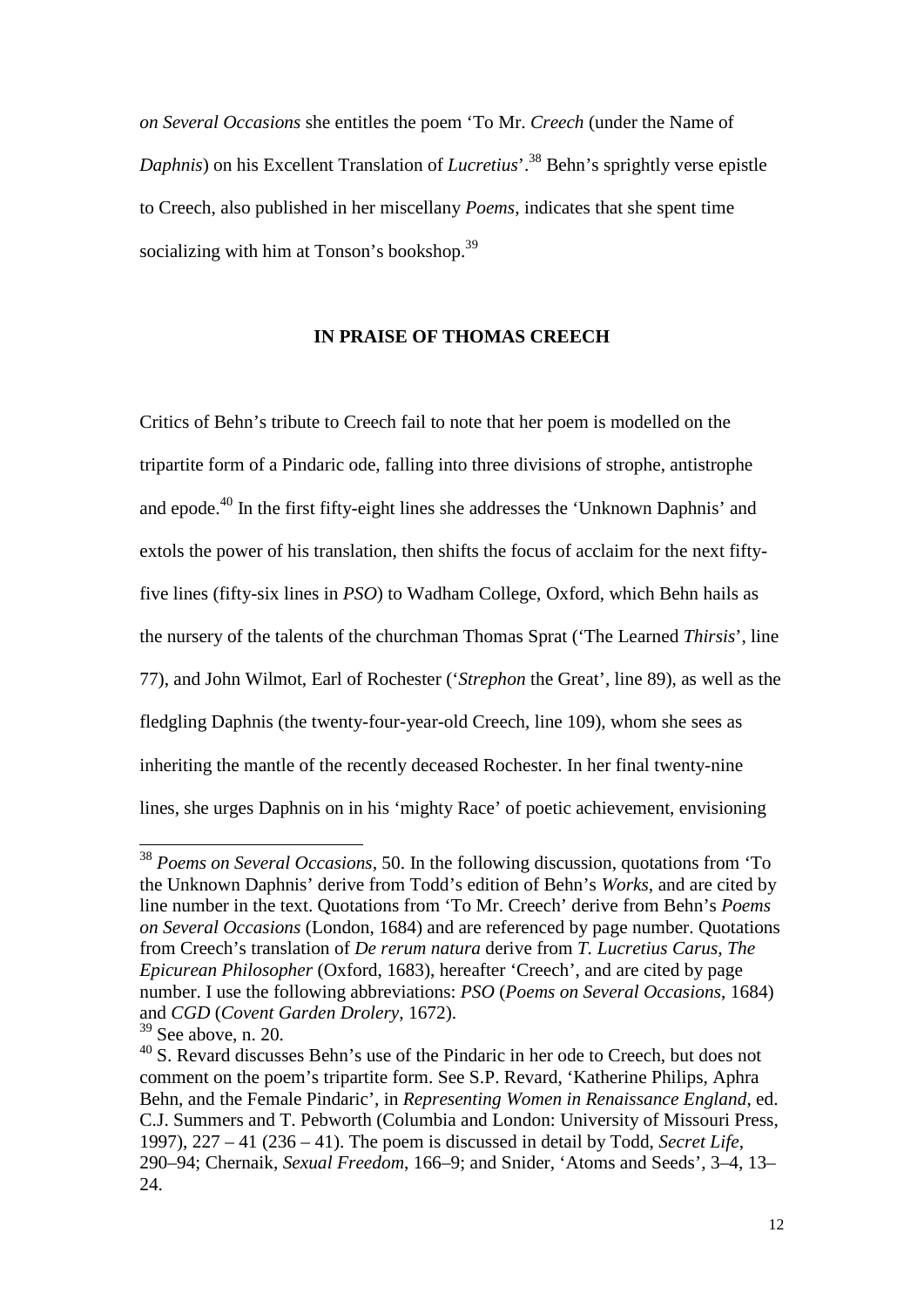him together with his muse and mistress in happy pastoral bliss. Behn therefore pays homage not just to Creech but also to the institution closely associated with the precursor group to the Royal Society, of which Sprat was a member. He would publish his *History of the Royal Society* in 1667. Thus her protest at the 'scanted Customes of the Nation' (line 26) that inhibit women's educational advance clashes with her reverence towards one of the cultural pillars of Restoration England. This contradiction, one source of the poem's interest, reveals the tension between Behn's pro-woman stance and her Tory politics.

 In Tonson's letter to which I refer above, Behn holds a rightful place in a fellowship of Restoration wits and writers. In her poem to Creech, she exploits the fictions of gender to both assert and deny this common identity:

Thou Great Young Man permit amongst the Croud Of those that sing thy mighty Praises Loud, My humbler Muse to bring her Tribute too; Inspir'd by thy vast Flights of Verse Methinks I should some wonderous thing Reherse Worthy *Divine Lucretius*, and *Diviner You!* [ . . .] In Gentle Numbers all my Songs are drest: And when I would Thy Glories sing, What in Strong Manly Verse should be exprest Turns all to Womanish Tenderness within; Whilst that which Admiration does Inspire, In other Souls, kindles in Mine a Fire.

Let them Admire thee on–whilst I this newer way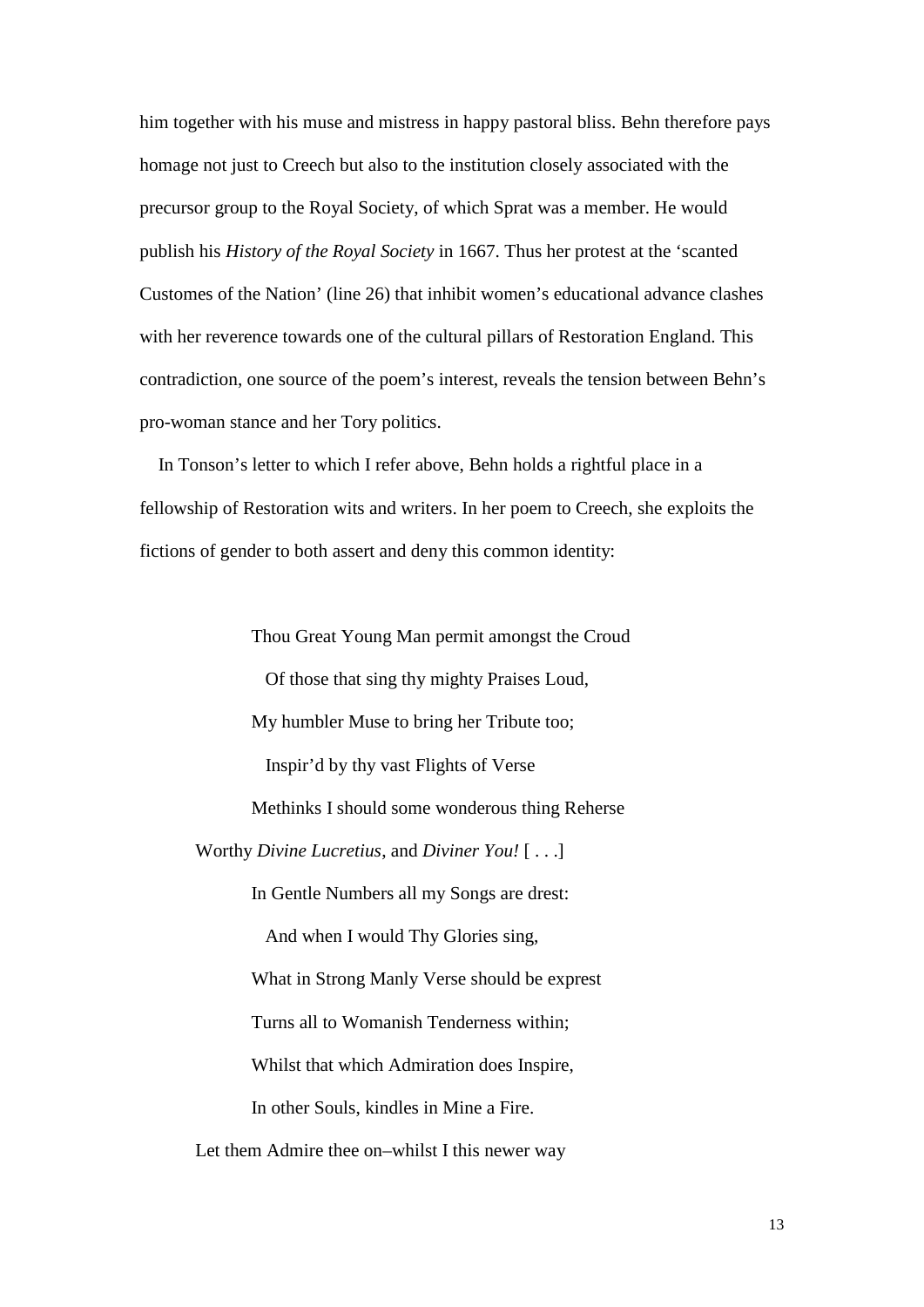Pay thee yet more than They  $[\ldots]$  (ll. 1–6, 11–18)

At the outset, Behn addresses the question of identity and belonging. She distinguishes her 'humbler Muse' (line 3) from the 'Croud' (line 1) of writers who eulogize Creech, and, inspired to creativity by his 'vast Flights of Verse' (line 4), appeals to Daphnis for permission 'to bring her Tribute' (line 3). Yet her ability to 'Reherse' (note the playwright's verb) 'some wonderous thing' (line 5) is undermined by her intellectual constitution, her sense of unfitness as a woman 'unlearn'd in Schools' (line 23), and therefore lacking Latin and Greek. Even while she registers this lack, Behn marks herself out as unique both in terms of what she writes and her entitlement to feast at Creech's table. At first she represents her difference as physiological:

But I of feebler Seeds design'd, While the slow moveing Atoms strove With Careless Heed to Form my Mind, Compos'd it all of softer Love. (ll. 7–10)

These lines pull in several directions at once. We may read Behn as having fun with biologically determined ideas of gender difference, or, less palatably, as Chernaik says, as 'suggesting a hierarchical view by which women fall short of a masculine ideal of perfection'.<sup>41</sup> Whether read literally or ironically or somewhere in between, this gesture resembles women's traditional apologies for inferior writing. In 1678, for

<sup>41</sup> Chernaik, *Sexual Freedom* 168. Todd reads the lines as comic, whereas Stapleton reads them as drolly disingenuous. See Todd, *Secret Life*, 293, and Stapleton, *Admired and Understood*, 114–15.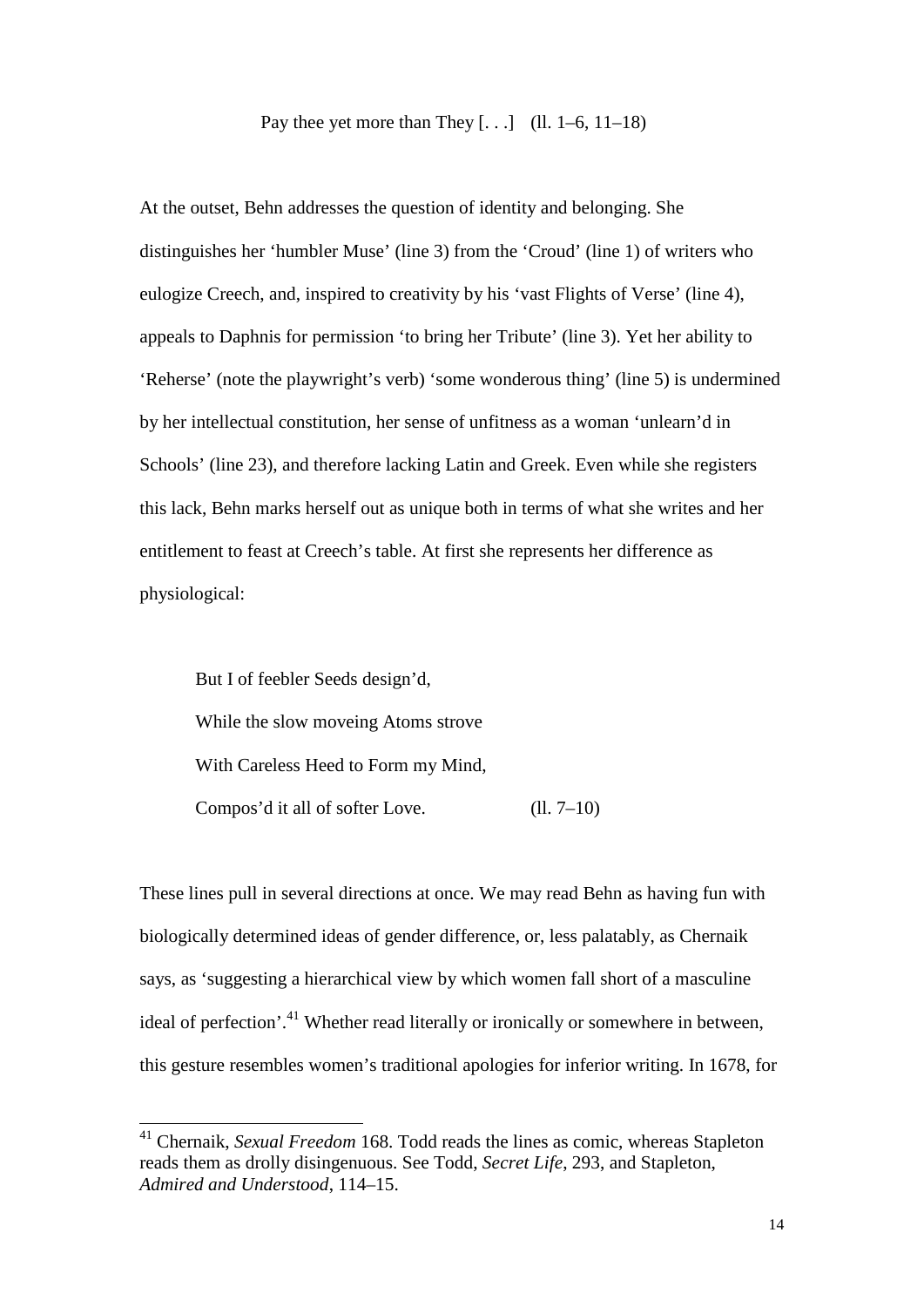instance, Anne Bradstreet addressed her book of poems, first published in 1650, as 'thou ill-formed offspring of my feeble brain', while in the preamble to *The World's Olio* (1655) Margaret Cavendish claimed that women's brains were softer than men's, even as she protested that 'in Nature we have as clear an understanding as Men, if we were bred in Schools to mature our Brains, and to manure our Understandings'.<sup>42</sup>

What is striking about Behn's version of the gesture is that she assimilates the Aristotelian notion of woman as being defective to two related ideas which she would have found in Creech's Lucretius: the Epicurean theory (derived from Democritus) of a universe composed of atoms and the theory of seeds or seminal principles.<sup>43</sup> The language of 'seeds' pervades *De Rerum Natura*, where Lucretius depicts the 'proper Seeds' to which 'All things owe their life' as composed of an infinite number of imperceptible atoms (Creech, 8). Lucretius follows his invocation of Venus with a majestic vision of an artful, generating Nature:

I treat of things abstruse, the *Deity*, The vast and steddy motions of the Sky; The rise of Things, how curious *Nature* joyns The various Seed, and in one Mass combines The jarring Principles: what new supplies Bring nourishment and strength: how she unties The *Gordian* knot, and the *poor* Compound dies:

-

<sup>42</sup> A. Bradstreet, 'The Author to her Book', *The Works of Anne Bradstreet*, edited by J. Hensley (Cambridge, Mass.: The Belknap Press of Harvard University Press, 1967), 221; M. Cavendish, 'The Preface to the Reader', in *The World's Olio* (1655), sig. A4r–v. My thanks to Claudia Marquis and Liam Semler for these references.

<sup>43</sup> For a different approach to these lines, see Snider, 'Atoms and Seeds', 19–21, and C. Barash, *English Women's Poetry, 1649–1714: Politics, Community, and Linguistic Authority* (Oxford: Clarendon Press, 1996), 104–5.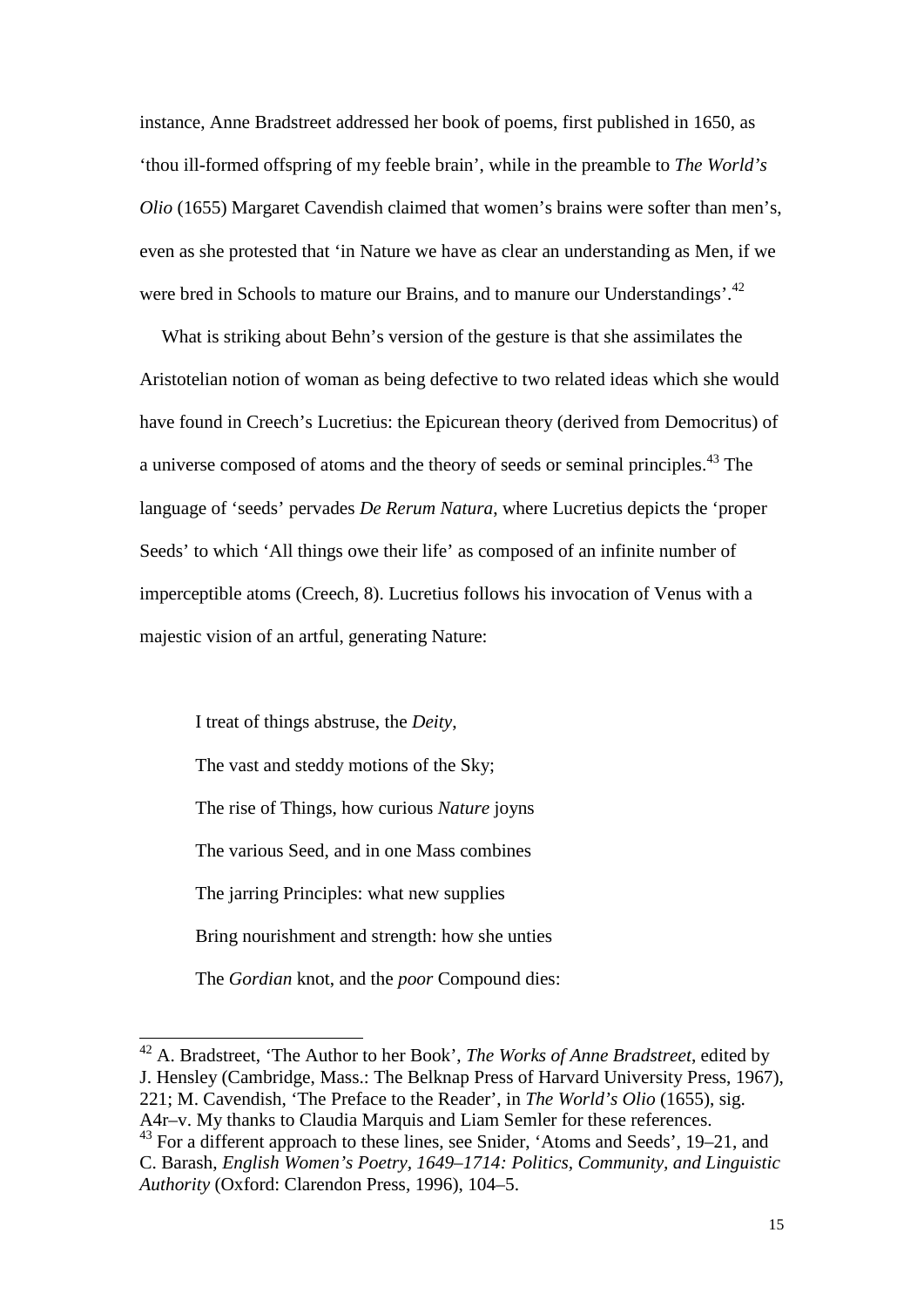Of what she makes, to what she breaks the frame,

Call'd *Seeds* or *Principles*; tho either name

We use promiscuously, the Thing's the same. (Creech, 3)

Both English and French natural philosophers of the mid-seventeenth century drew upon Epicurean atomism and the idea of seminal principles to develop their different theories of matter.<sup>44</sup> The four lines I cited from Behn's poem conflate several strands of this discourse to encompass the formation of her body ('of feebler Seeds design'd), her 'Mind' (line 9) and her psyche, composed 'all of softer Love' (line 10). While the agent of the verb 'design'd' is unspecified, the word hints at a divine creator as the source of the confluence of seeds and atoms whose motions generate the poet's being.<sup>45</sup> Behn's atoms, which paradoxically strive 'With *Careless* Heed' (my emphasis), suggest the mechanical version of atomism in which matter is formed by the chance collision of particles. But the suspended syntax, which in line 10 makes the subject of the verb 'Compos'd' the poetic 'I' of line 7, unsettles the image of woman as the passive partner in physical/poetic generation. Emotion dominates in this poet's sensibility, giving rise to 'Womanish Tenderness' (14) instead of the wished-for 'Strong Manly Verse' (13). Like the feelings of Eumela in Cartwright's tragi-comedy, *The Lady-Errant*, Behn's 'Passions are [her] Reasons Edge', because Behn depicts her receptiveness to Creech as kindling in her a 'Fire' (16) that gives rise to a 'newer way' of writing  $(17)$ , that is, to energized, tendentious verse.<sup>46</sup> Behn reasons that less is more, because her educational deprivation means she has more to learn from

<sup>&</sup>lt;sup>44</sup> See Clucas, 'The Atomism of the Cavendish Circle', and P. Anstey, 'Boyle on Seminal Principles', *Studies in History and Philosophy of Biological and Biomedical Sciences* 33 (2002), 597–630.

<sup>&</sup>lt;sup>45</sup> A theological framework buttressed the mechanical philosophy of Descartes and his successors. For Robert Boyle, seeds and their behaviour 'can only be satisfactorily explained by appeal to God' (Anstey, 'Boyle', 606).

 $46$  See above, note 3.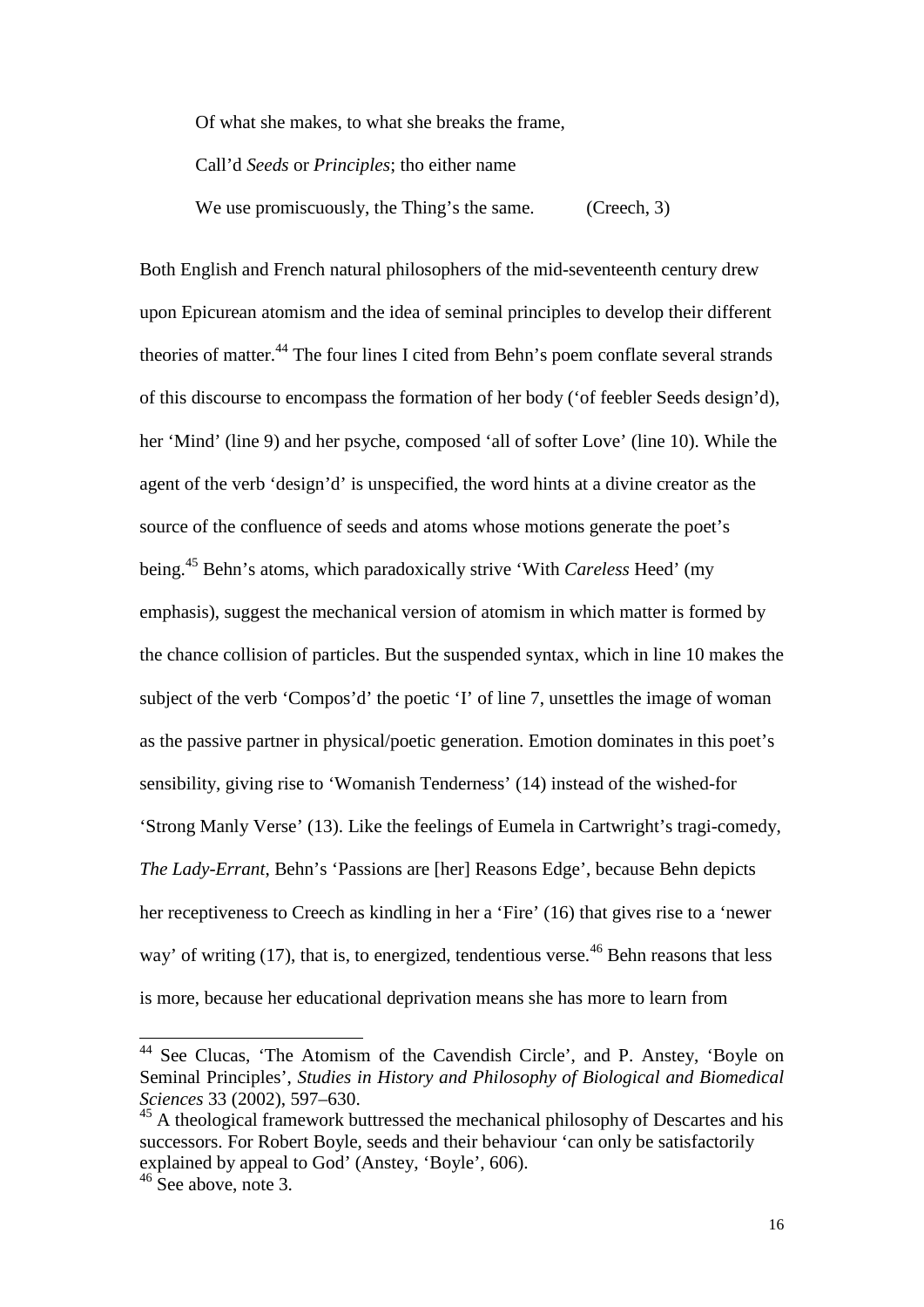Creech's English than readers whose delight in poetry has been 'pauld' [satisfied, or cloyed] by 'Duller *Greek* and *Latine*' (21–2). She boldly 'disdain[s]' that her appetite for poetry and knowledge '[s]hould treated be at any feast but Thine' (23–4).

 Thus Behn begins her ode in praise of Creech by conspicuously situating herself as a 'counter-public' of one.<sup>47</sup> In the version of the poem she published in the  $1683$ edition of *De Rerum Natura*, her intimate, second-person address particularly creates a privileged relationship between herself and 'the Unknown Daphnis'. In the following year, variants in the text of her poem published in *Poems on Several Occasions* lessen the stress on her feminine difference, for in 1684, instead of appealing for her '*humbler* Muse to bring *her* Tribute', she asks permission for 'My humble *Muse* to bring *its* Tribute' (*PSO*, 50, my emphasis). Also, while the earlier published text has Behn cursing 'my *Sex* and *Education*' (line 25), what she curses in the 1684 version is 'my Birth, my Education' (*PSO*, 51). In 1683, Behn's posture of singularity could be read as implicitly affiliating the female poet with the figure of 'Kind Venus', the motive-force of nature and poetry that Lucretius hymns at the start of his poem (Creech, 10), but the version published in Behn's first miscellany of 1684 more strongly asserts what Todd identifies as 'the assurance of her poetry', which confers 'a kind of status independent of gender'.<sup>48</sup> As the poem to Creech develops, however, Behn's frame of reference expands in both versions as her persona's uniqueness is superseded by more polemically stated identifications, that is, between the poet and 'the Female Sex' (line 27), and between 'Tory Wit' and the loyalist faction in the Exclusion Crisis.

In an audible shift of tone, Behn claims that Creech's translation is revelatory for

 $47$  For the idea of certain seventeenth-century female authors as forming a 'counterpublic', see the Introduction to C. Gray, *Women Writers and Public Debate in Seventeenth-Century Britain* (New York: Palgrave Macmillan, 2007).

<sup>48</sup> Todd, *Secret Life*, 293.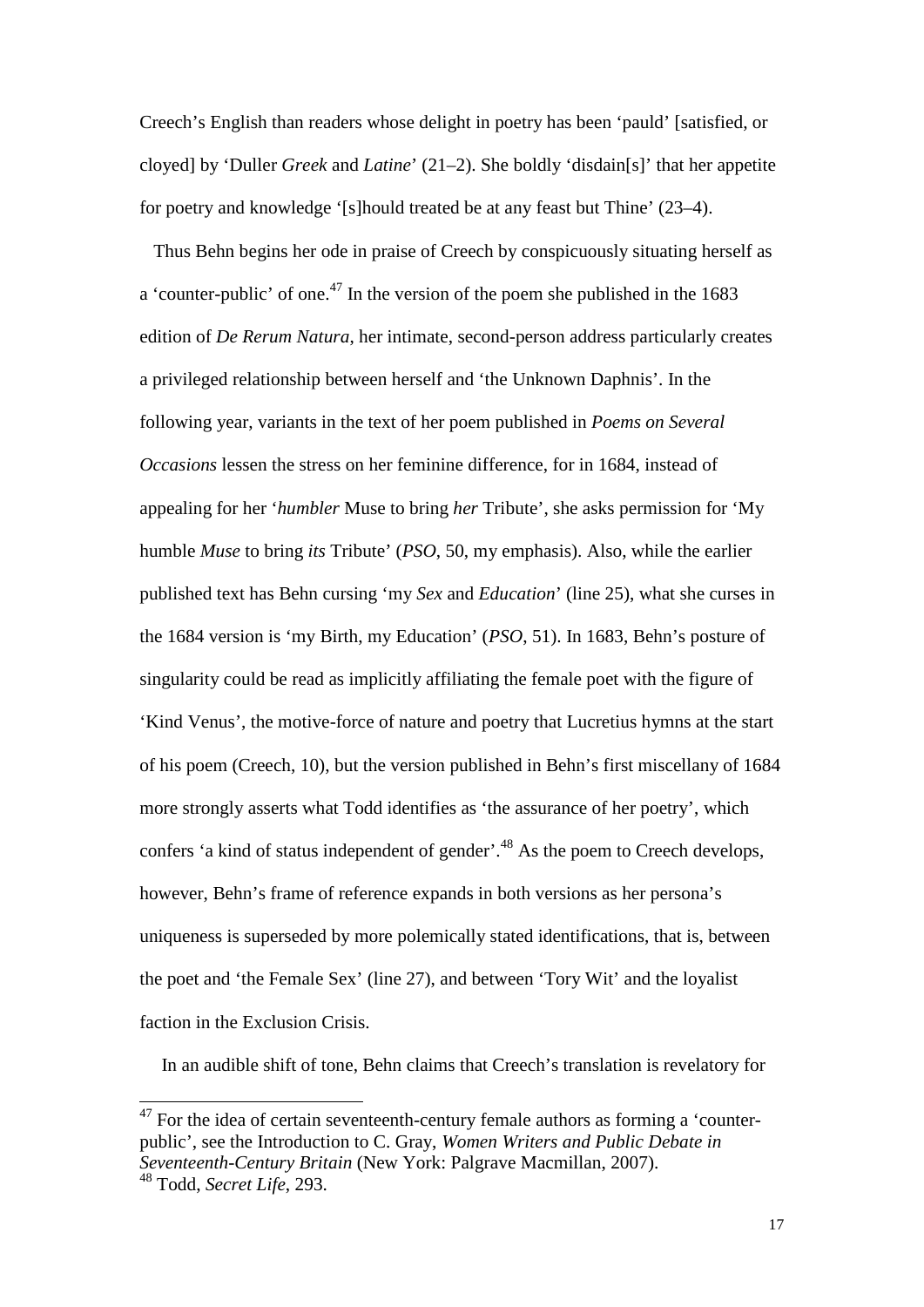women as a group, because it gives them access to controversial philosophical thought. Like her contemporary Bathsua Makin, Behn disparages 'the scanted Customs of the [English] Nation' (line 26) which limit the education available to women. Her analogy with the Greek poet Amphion, whose civilizing eloquence brought about the building of Thebes, represents Creech as liberating women from intellectual bondage:

But as of old, when Men unthinking lay, Ere Gods were worship't, or e're Laws were fram'd The wiser *Bard* that taught 'em first t'obey, Was next to what he taught Ador'd and Fam'd [...] So Thou by this *Translation* dost advance Our Knowledge from the state of Ignorance; And Equallst Us to Man! Oh how shall We Enough Adore, or Sacrifice Enough to Thee! $49$  (ll. 35–44)

Her excitement derives partly from a keenly-felt sense of expanded intellectual horizons and possibilities, anticipating those of John Keats in 'On first looking into Chapman's Homer'.<sup>50</sup>By 'Equallst Us to Man!', Behn defies the popular assumption that women were endowed with weaker reason. The keen sense of injury obvious in

<sup>&</sup>lt;sup>49</sup> Ferguson interprets the last four lines of this stanza as alluding to Milton's portrayal of Eve in *Paradise Lost*, in 'Aphra Behn as Skeptical Reader of the Bible', 203. Barash reads the lines as containing a 'deft echo of both *Paradise Lost* and Dryden's *State of Innocence'*, in *English Women's Poetry,* 105. To the onlooking Satan, Milton's Adam and Eve appear 'lords of all . . . though both/ Not equal, as their sex not equal seemed;/ For contemplation he and valour formed,/ For softness she and sweet attractive grace', John Milton, *Paradise Lost*, edited by A. Fowler (London: Longman, 1971), Book IV, ll. 290–98. -

 $50$  I am grateful to Jane Spencer for suggesting the analogy with Keats's poem.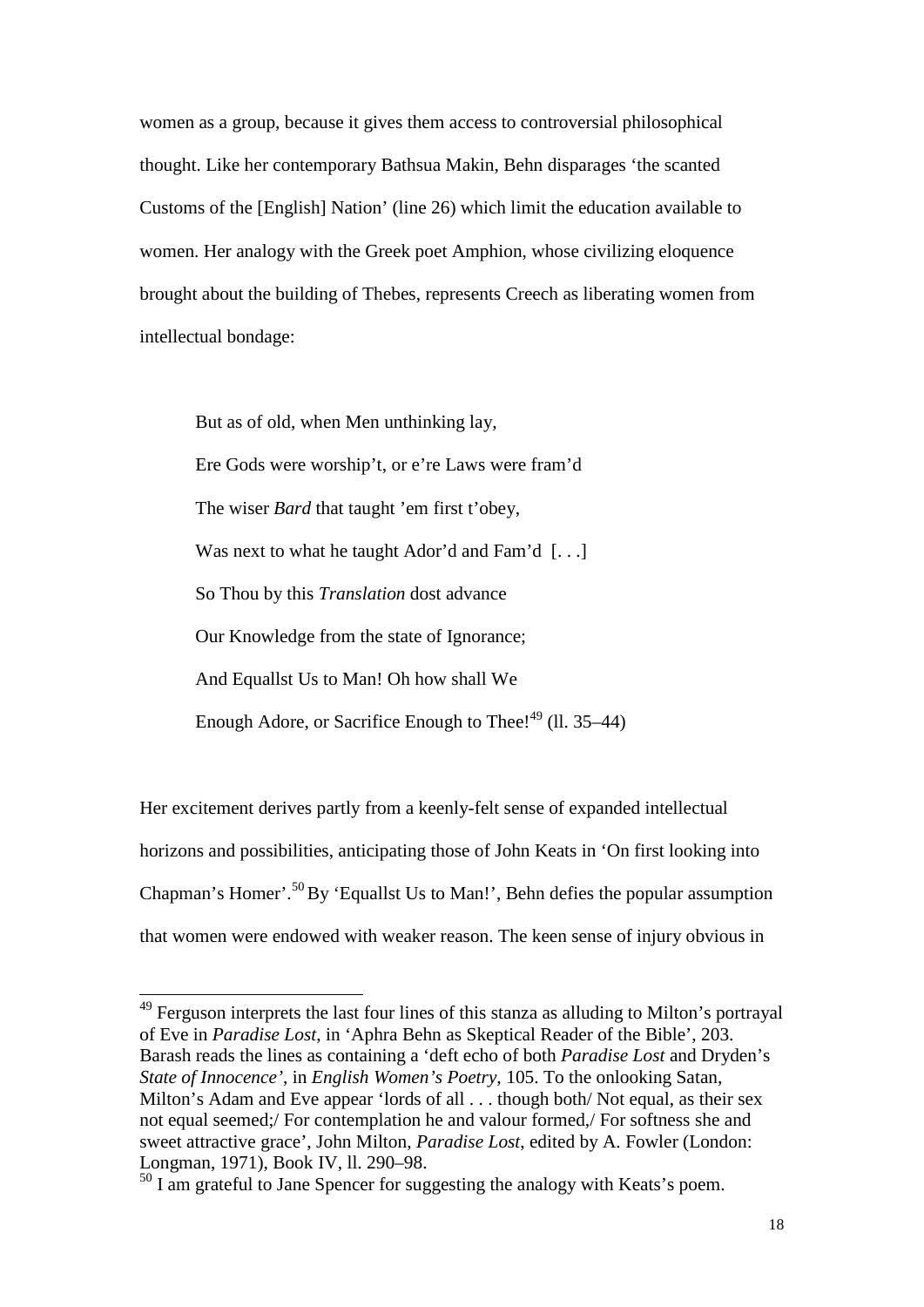her epilogue to *Sir Patient Fancy* is absent from her tribute to Creech, where she is free to extol the *seductive* power of reason in his translation. Her extended personification of reason forms a climax to the first movement of the poem, or what Pindar called the strophe:

And Reason over all unfetter'd Plays, Wanton and undisturb'd as Summers Breeze That gliding Murmurs o're the Trees, And no hard Notion meets, or stops its way; It Peirces, Conquers, and Compells As strong as Faiths resistless Oracles, Faith the Religious Souls content,

Faith the secure Retreat of Routed Argument.  $(11.51-8)^{51}$ 

The mingled enjambed and end-stopped lines of this octet mirror the fluency and forcefulness that Behn's eroticized pastoral vision ascribes to reason. Her innovative image depicts reason, that sovereign human faculty, as *playing*. What is equally arresting about the passage is its combination of soft and sharp focus. At first, Behn represents reason as a figure of Eros, whose wanton actions of playing, murmuring and gliding accord with her description of Creech's poetic discourse as 'soft and Gay' (line 47) in the first half of the stanza. Then the line, 'And no hard Notion  $[\ldots]$  stops its way', effects a transition from reason imagined as softly insinuating to reason imagined as a potent, ravishing lover, whose actions of 'piercing' and 'compelling'

<sup>51</sup> An unrecorded variant in a copy of the third edition of *T. Lucretius Carus, The Epicurean Philosopher*, held in the Auckland City Library, New Zealand, reads, 'Wanton and disturb'd as Summers Breeze' (sig. C2r, line 53).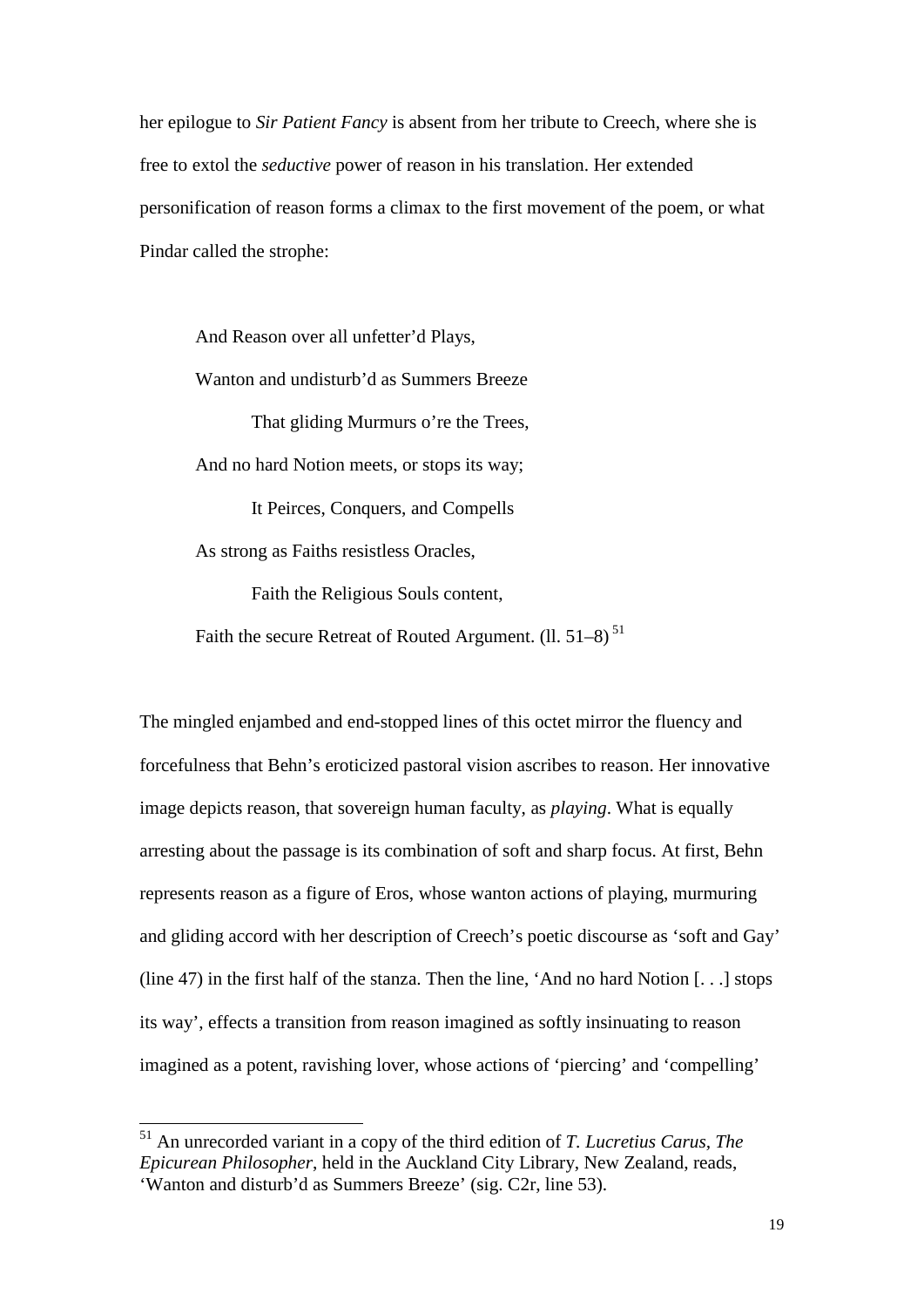evoke sexual force or rape.

One way of viewing Behn's exultant image of an unfettered reason is that it brings together the lubricious and learned aspects of the libertine tradition. The triplet of triumphalist verbs, 'Peirces, Conquers, and Compells' was possibly inspired both by Lucretius's portrait of the penetrating intellect of Epicurus and by a line in Rochester's satire 'Against Reason and Mankind', remembered in its turn from Evelyn's translation of Book I of *De Rerum Natura*. Creech's description of Epicurus runs as follows:

His vigorous and active Mind was hurl'd Beyond the flaming limits of *this* World Into the mighty Space, and there did see How Things begin, what can, what cannot be; How All must dye, All yield to fatal force, What steddy limits bound their natural course; He saw all this, and brought it back to us. (Creech, 4)

In Rochester's poem, a 'formal band and beard', or Restoration clergyman, extravagantly lauds 'Reason, by whose aspiring Influence/ We take a flight beyond Material sense;/ Dive into Mysteries, then soaring *pierce/ The flaming limits of the Universe*'.<sup>52</sup> Harold Love glosses these lines with Book I, lines 72–4 of Lucretius's Latin text:

ergo vivida vis animi pervicit, et extra

<sup>52</sup> *The Works of John Wilmot, Earl of Rochester*, edited by H. Love (Oxford: Oxford University Press, 1999), lines 46, 66–9. My emphasis.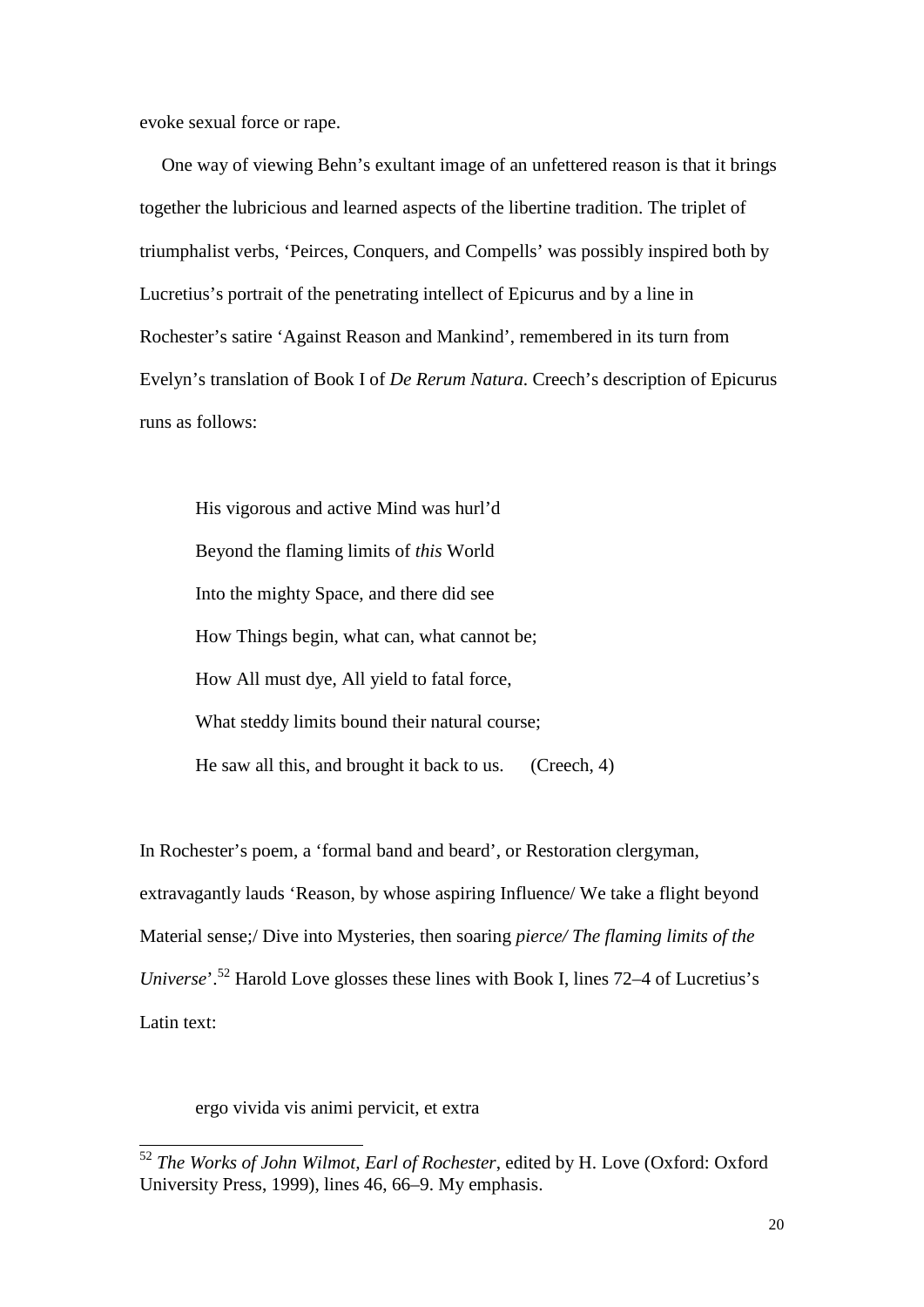processit longe flammantia moenia mundi

atque omne immensum peragravit mente animoque. $53$ 

Love notes that Rochester's line 69, 'The flaming limits of the universe', corresponding to the Latin 'flammantia moenia mundi', is a quotation from Evelyn's translation of Book I, published in 1656. In the passage already cited above, Creech again echoes Evelyn's translation in the line 'Beyond the flaming limits of *this* World'. Behn's image of reason 'peircing' may then echo Rochester's image of the reason-borne man piercing the limits of the known world, an apparent echo of Lucretius's text as translated by Evelyn. What strengthens the likelihood that Behn's paean to reason contains echoes of Creech's, Rochester's and possibly Evelyn's text is the alteration of the words 'as strong as' to the more emphatic 'beyond'. That word corresponds to the Latin 'extra' in line 72 of Lucretius, in the version of the poem published in her *Poems on Several Occcasions* in 1684, where the last lines of the stanza read,

[Reason] Pierces, Conquers and Compels,

Beyond poor Feeble Faith's dull Oracles.

-

Faith the despairing Souls content,

Faith the Last Shift of Routed Argument. (*PSO,* 53)

Although in 1683 Behn arguably pits reason and faith as equals, in 1684 she makes reason transcendent, for within the twin contexts of religious doubt and rhetorical

<sup>53</sup> *Ibid,* 389. Compare 'And so it was that the lively force of his mind won its way, and he passed on far beyond the fiery walls of the world, and in mind and spirit traversed the boundless whole', *Lucretius on the Nature of Things*, trans. C. Bailey (Oxford: Clarendon Press, 1910), 29.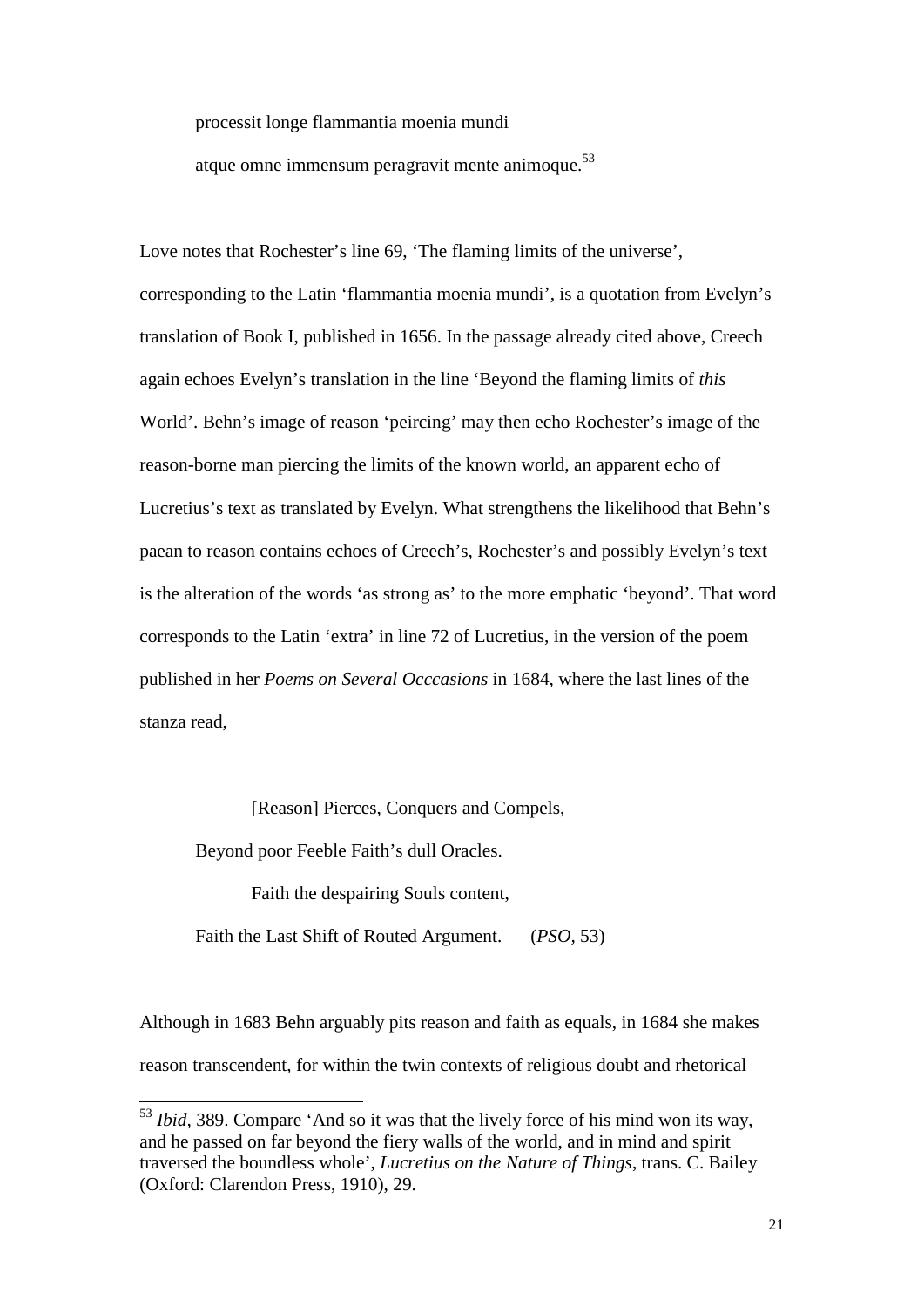dispute, her vigorous lines disdain faith.

 In her discussion of the poem to Creech, Todd accounts for Behn's critique of faith partly in stylistic terms, stating that reason 'in [Behn's] baroque vision has a libidinal, liberating quality'.<sup>54</sup> Her remark is valid if by 'baroque' we understand with Richard Kroll 'an internally competitive mode'.<sup>55</sup> A different way of reading the revised passage might realize the Pindaric impulse driving the poem, because the extra potency Behn attributes to reason makes the poem more authentically a poem about contest and victory, thus achieving in this stanza her ideal of 'strong manly verse'. Behn's revisions include the representation of faith as 'poor [and] Feeble', faith's oracles as 'dull' rather than 'resistless', faith as contenting the 'despairing' rather than the 'religious' soul, and faith imaged as the 'Last Shift of Routed Argument' rather than its 'secure Retreat'. In 1684, Behn reinforces her skepticism about the claims of religion by a further variant in the antistrophe, where she hails 'Sacred *Wadham*' as a nursery of 'wondrous Poets' (*PSO*, 53):

To Gods for fear, Devotion was design'd, And Safety made us bow to Majesty; Poets by Nature Aw and Charm the Mind, Are born not made by dull Religion or Necessity. (*PSO*, 54)

Here Behn changes her text of 1683, which reads, with much weaker rhythm, 'Are born, not made or by Religion, or Necessity' (line 76).

It is difficult to judge whether these changes represent Behn's revisions to the text

<sup>54</sup> Todd, *Secret Life*, 291–2.

<sup>55</sup> R. Kroll, *Restoration Drama and "The Circle of Commerce": Tragicomedy, Politics and Trade in the Seventeenth Century* (Cambridge: Cambridge University Press, 2007), 2.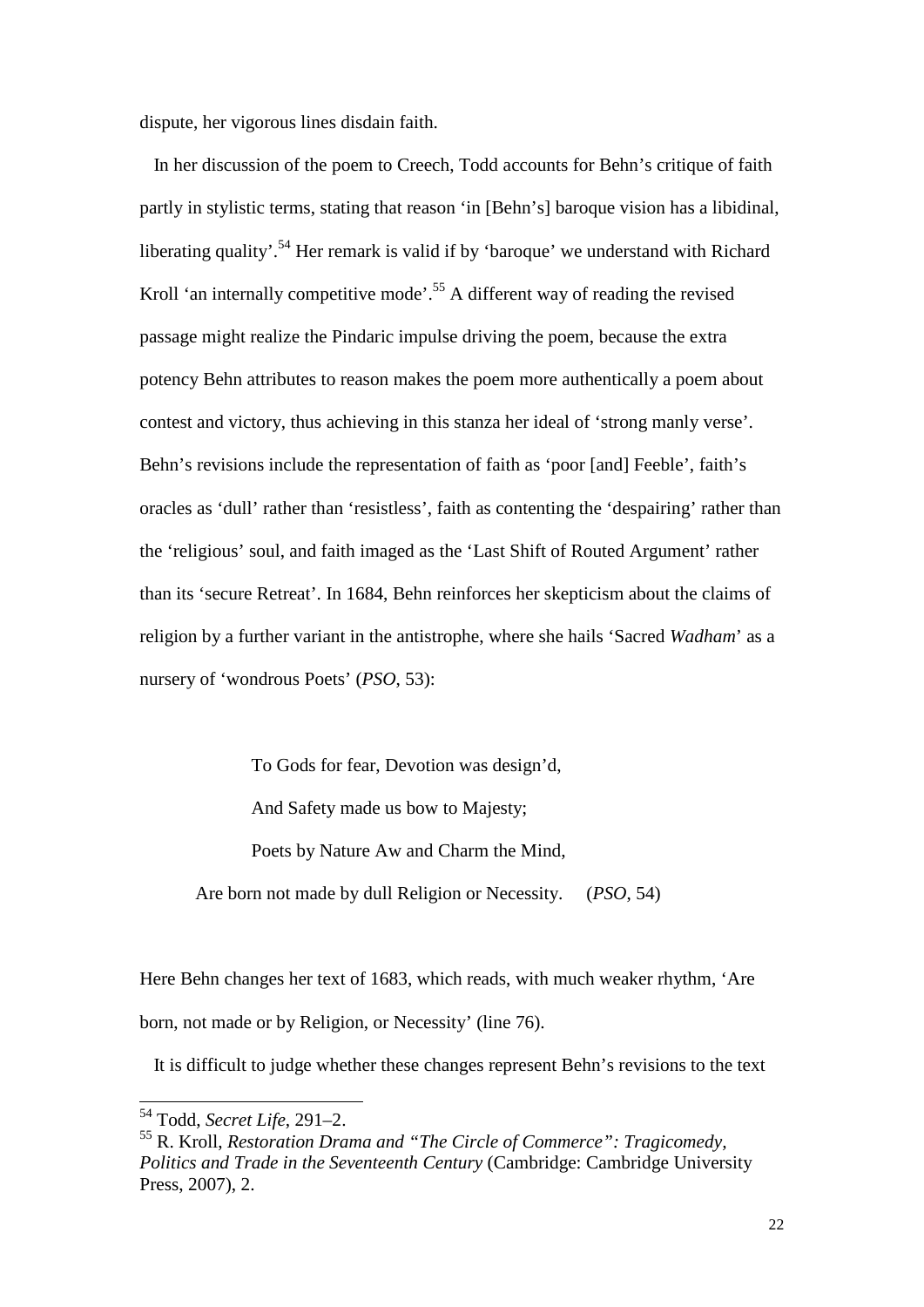as published in the second edition of Creech's translation, or whether they restore parts of her text altered either by Creech or his printer, that is, whether they are revisions of revisions. Todd suggests that either Behn herself wrote the first published version or Creech altered it: 'Behn seems to have provided one version for Creech's translation and another for use in *PSO*, or Creech may have changed it because of fear of its effects'.<sup>56</sup> Behn's reference to Creech in a letter to Tonson (*c.* 1683) supports the view that Creech was nervous about publishing a poem that vehemently undermined religion: 'As for Mr. Creech, I would not have you afflict him with a thing can not now be help'd, so never let him know my resentment'.<sup>57</sup> Critics and editors of Behn assume that the later published version is closer to Behn's original intention.<sup>58</sup>

 Behn's text of 1683, when read in light of the extensive seventeenth-century debate about the authority and scope of reason versus the mysteries of revealed religion, is hardly safe or orthodox,<sup>59</sup> for in 'To the Unknown Daphnis', she represents reason as equally '[a]s strong as faith's resistless Oracles'. Behn's last line, imaging faith as merely 'the secure Retreat of Routed Argument', can be interpreted as suggesting that, *pace* those with a more Calvinist inclination, reason is *more powerful* than faith, the last resort of those confounded by reason. Yet in 'To Mr Creech', as Paul Salzman

<sup>56</sup> *Works,* vol. 1, 383.

<sup>57</sup> 'Letter of Mrs. Aphra Behn', 48.

<sup>58</sup> Greer, *Uncollected Verse*, 171; Chernaik, *Sexual Freedom*, 167; Barash, *English Women's Poetry*, 104, n. 13. When discussing the poem in *Secret Life,* Todd quotes from the version of 1684.

<sup>&</sup>lt;sup>59</sup> For a general background to the debate and more particularly Robert Boyle's engagement in the theological debate about the limits of reason in texts such as *The Reconcileableness of Reason and Religion* (1675) and *Advices in Judging of Things said to Transcend Reason* (1681), see for example J. Wojick, *Robert Boyle and the Limits of Reason* (Cambridge: Cambridge University Press, 1997). See also T. Holden, 'Robert Boyle On Things Above Reason', *British Journal for the History of Philosophy* 15:2 (2007), 283–312. For the Restoration debate on 'rational religion,' see J. Spurr, '"Rational Religion" in Restoration England', *Journal of the History of Ideas* 49 (1988), 563–85.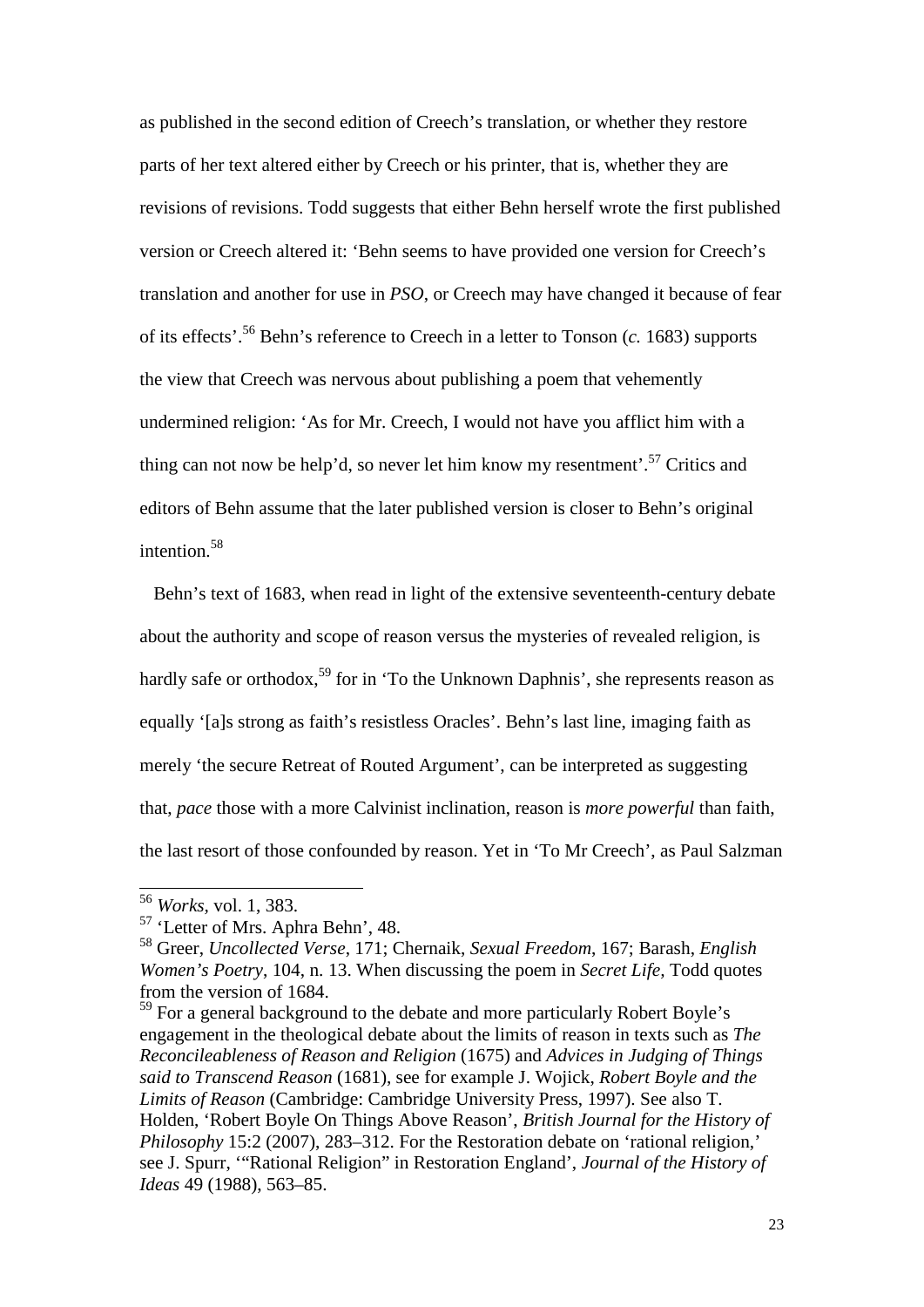argues, Behn 'was able to express a more dramatic questioning of "poor Feeble Faith's dull Oracles"' $(53)$ .<sup>60</sup>

 Behn's poem to Creech is arguably libertine because it grasps and celebrates the logical force of Lucretius's belief in reason's power. This is not to concur with Todd that Behn saw *De Rerum Natura* 'as a powerful and triumphant assertion of rationalism and materialism',<sup>61</sup> for Todd's reading of Behn's poem and of her wider attitude belies the edginess of the poem's print history, Behn's ambiguous mobilization of the play of reason, and her playing *with* reason.

 As I suggested, the poem is fuelled by contradictory impulses. Having disparaged faith as the poor cousin to reason, Behn proceeds to laud Thomas Sprat as 'that loyal champion for the Church and Crown' (line 86), and 'That Noble Ornament of the Sacred Gown' in an additional line for 1684 (*PSO*, 54). In so doing, Behn pins her political colours to the mast, since Sprat, Bishop of Rochester and Dean of Westminster, supported Charles II against the Oxford Parliament in the Exclusion Crisis of 1679–80 and proved himself 'above the Thanks of the mad Senate-House' (line 88). Addressing Wadham, Behn writes,

The learned Thirsis did to thee belong, Who *Athens plague* has so divinely sung. Thirsis to wit, as sacred friendship true, Paid mighty Cowley's memory its due. Thirsis, who while a greater Plague did reign Than that which Athens did depopulate

<sup>60</sup> P. Salzman, 'Aphra Behn: Poetry and Masquerade', in *Aphra Behn Studies*, 109–29 (121).

<sup>61</sup> Todd, *Secret Life*, 292.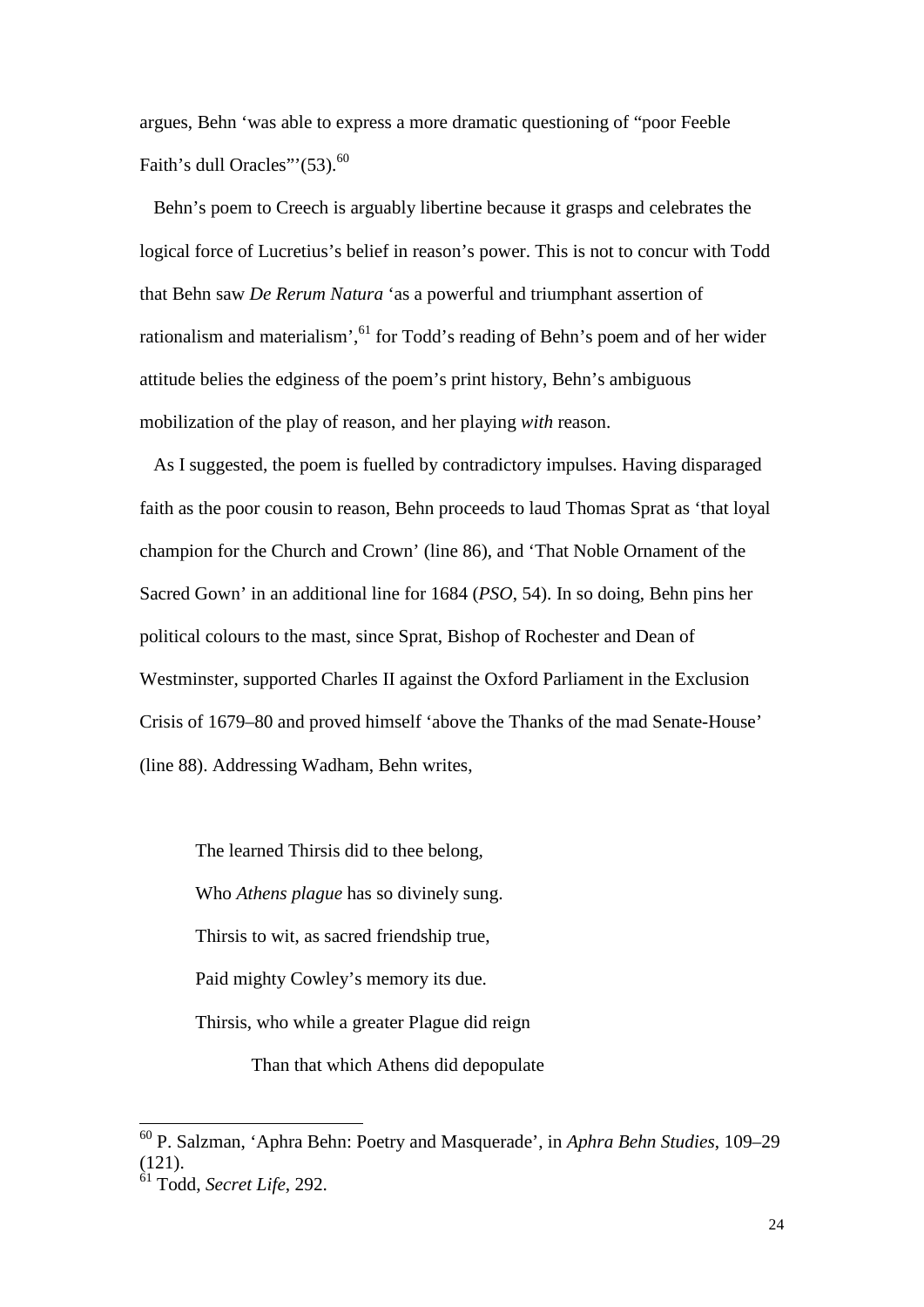Scattering Rebellious Fury or'e the Plain

Unmov'd He stood and fear'd no Threats of Fate. (ll. 77–85)

Behn foregrounds her poetic affiliations by alluding to Sprat's Pindaric ode about 'The Plague of Athens' (1659), an epiphenomenon recounted by both Thucydides the historian and Lucretius in the last book of *De Rerum Natura*. Behn registers her admiration of Sprat as a man who shared her reverence of the poet Abraham Cowley, and paid tribute to him by emulating the form made new by Cowley. Sprat's long Pindaric was first published in 1659 as '*The Plague of Athens* [. . .] now attempted in English after Dr. Cowley's Pindarick way'. Sprat also included a *Life* of Cowley in his edited *Works of Cowley* (1668)*.* Within her own Pindaric, Behn accords Olympian status to 'mighty Cowley', from whom she gained inspiration for her own attempts at the Pindaric ode.

 In her commendatory poem to Creech on his translation of *De Rerum Natura,* Behn pays grateful tribute for his elucidation of what she calls 'the Mystick Terms of Rough *Philosophy*' (line 45). Creech made Lucretius's philosophy 'easy' for Behn, not in our restricted modern sense of the word, but in the sense of attractive or graceful. Excited at the idea that women could use their minds to explore the world, she shows her keen engagement with the controversy over reason and faith, newly portraying reason as ascendant and playful. Indeed, the concepts of reason and faith, or its secular equivalent constancy, formed part of the discourse of love poetry that was Behn's stock-in-trade. I shall now explore how Behn handles the idea of reason in a lighter poetic vein that yields equally multiple possibilities of interpretation.

#### **'A WOMAN'S REASON'**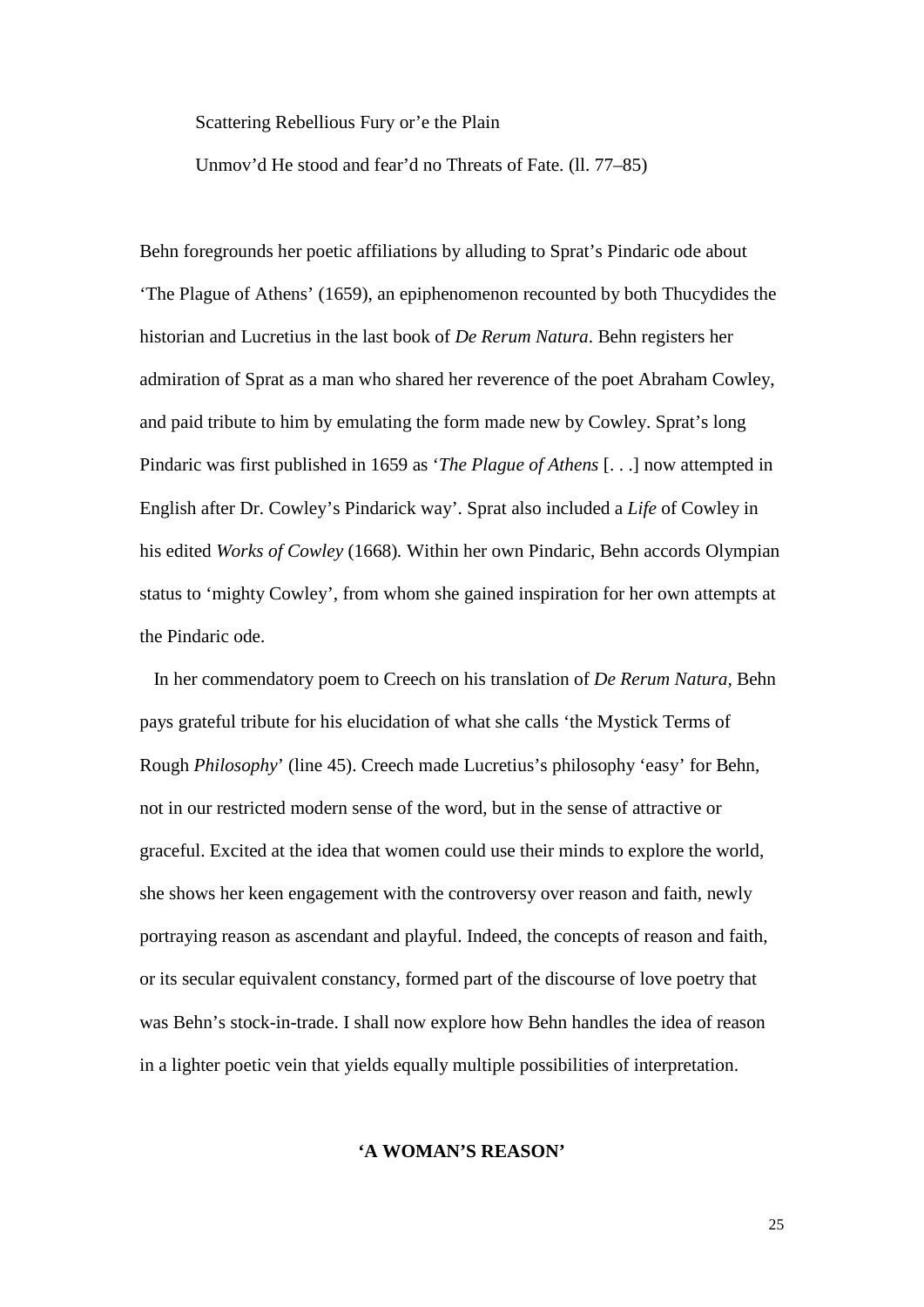Behn's 'Damon *being asked a reason for Loveing'* is one of five poems that appeared in *Covent Garden Drolery* [sic], a theatrical miscellany of popular songs, prologues and epilogues published as two issues in 1672. While the first is described on the titlepage as 'Collected by R. B. Servant to his Majesty', the second is described simply as 'Collected by A.B.'.<sup>62</sup> These initials lead some Behn scholars to view *Covent Garden Drolery* as compiled and edited by Behn herself.<sup>63</sup> That conjecture is plausible, because Behn, after returning from her royalist spying mission to Antwerp in the late 1660s, may have worked as a scribe and adapter of old plays for Thomas Killigrew's King's Company, where she could have gained valuable knowledge of stagecraft and dramatic composition from the playwrights Edward Howard and possibly John Dryden.<sup>64</sup> Paul Hammond, however, disputes the attribution of *Covent Garden Drolery* to Behn on bibliographical grounds, arguing that the initials 'A.B.' could be 'an evasive formula'.<sup>65</sup>

 Like all the pieces published in the miscellany, Behn's five poems are unattributed, the title page claiming only that the contents are 'written by the refined'st witts of the age'. A large number of the pieces are by Dryden, including the witty, sexually graphic song 'Whilst Alexis lay prest' from his comedy *Marriage à la Mode* (1672).

<sup>62</sup> M. A. O'Donnell, *Aphra Behn: An Annotated Bibliography of Primary and Secondary Sources* (Aldershot, Hants: Ashgate, 2004), BA1.1a.

<sup>63</sup> This argument was first made by G. Thorn-Drury (ed.), in *Covent Garden Drollery: A Miscellany of 1672* (London: P. J. and A. E. Dobell, 1928), xvii–xviii. The case for Behn's editorship of the collection is accepted by S. Mendelson, *The Mental World of Stuart Women: Three Studies* (Brighton: Harvester, 1987), 126–7; Todd, *Secret Life*, 156–8; and M. A. O'Donnell, 'Aphra Behn: The Documentary Record', in *Cambridge Companion to Aphra Behn*, 1–11 (5).

<sup>64</sup> O'Donnell, 'Aphra Behn: The Documentary Record', 5.

<sup>65</sup> P. Hammond, *The Making of Restoration Poetry* (Cambridge: D. S. Brewer, 2006), 66. See also Hammond's essay, 'The Prologue and Epilogue to Dryden's *Marriage Ala Mode* and the Problem of *Covent Garden Drolery', PBSA* 81 (1987), 155–72 (159, n. 8).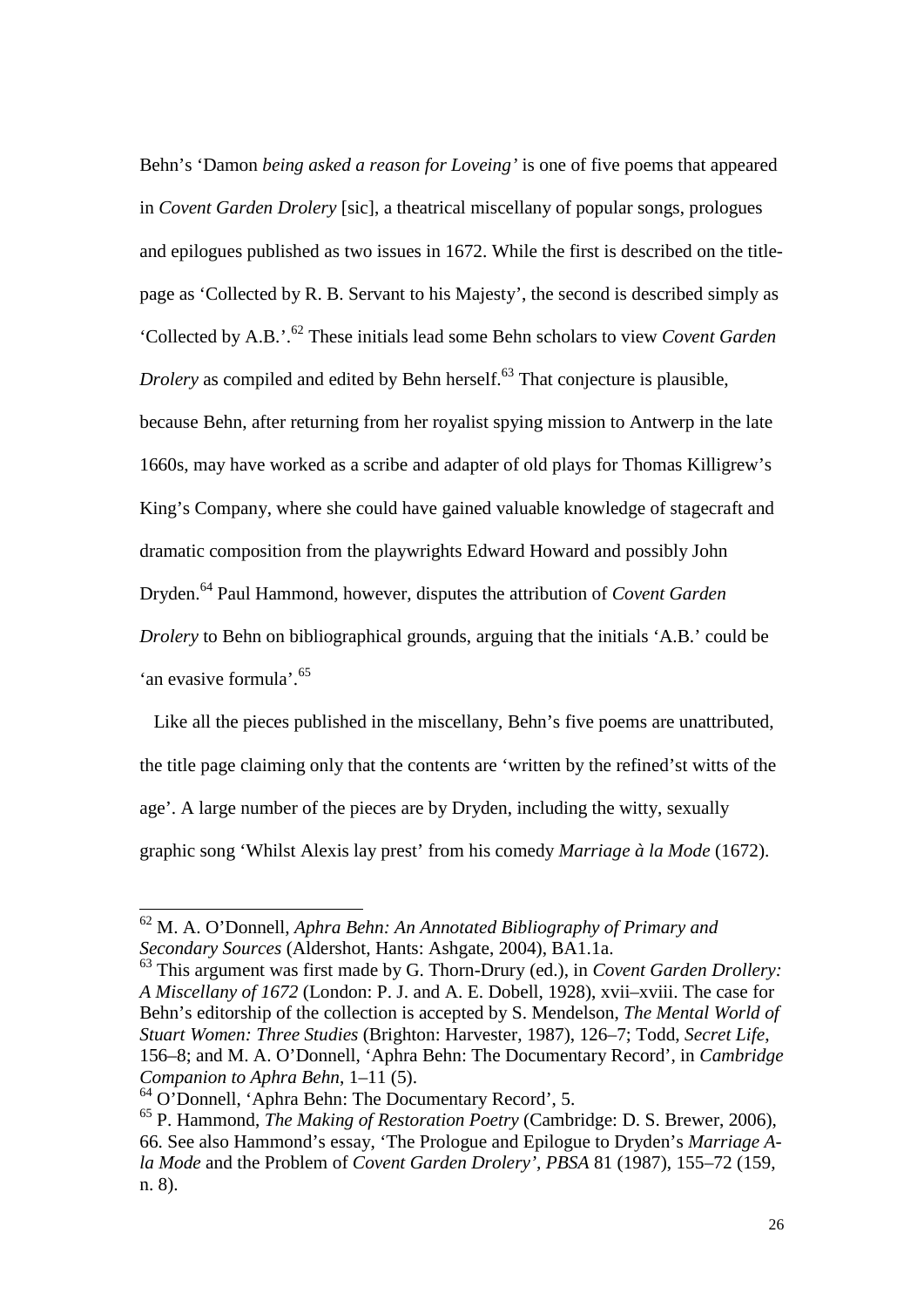Behn re-used one of her four lyrics in her comedy *The Dutch Lover* (1673), and republished all except the poem addressed to Damon in her *Poems on Several Occasions* of 1684.

 Behn's later version of 'Damon', entitled 'For Damon, being asked a Reason for his Love', appeared in the November issue of *The Muses Mercury* for 1707, a monthly miscellany forming part of an increasingly prolific literary journalism initiated in the 1690s by publications such as John Dunton's *The Athenian Mercury* and *The Ladies' Mercury*. Twelve Behn poems appeared in *The Muses Mercury* between March 1707 and January 1708 alongside work by Dryden, Nahum Tate, John Dennis and Wentworth Dillon, Earl of Roscommon.<sup>66</sup> The journal's editors supplement Behn's poems with notes testifying to their authentic provenance, and encouraging readers to read the work in light of her personal relationships, such as that with John Hoyle. They also claim for Behn an unmistakable style, writing for instance in a note preceding 'The Disoblig'd Love', a melancholy pastoral lyric, that 'There's no Man who knows any thing of Mrs. *Behn's* way of Writing, but will presently see, that this Poem was written by her self'.<sup>67</sup> This framing of Behn's work as distinctively personal is in keeping with the growth of what Jane Spencer calls 'the biographical tradition', following upon the publication of a 'Memoir' attached to an edition of Behn's *Histories and Novels* in 1696. Such a circumscribed mode of reading helped consolidate Behn's reputation as an amorous woman writer in the early eighteenth century.<sup>68</sup>

 One way to interpret Behn's lyric poem in its two incarnations is that it underwent a stabilizing process between its first appearance in *Covent Garden Drolery* and its re-

<sup>66</sup> O'Donnell, *Aphra Behn Bibliography,* BB21.

<sup>67</sup> Cited in O'Donnell, *ibid*, 253.

<sup>68</sup> Spencer, *Aphra Behn's Afterlife*, 32–43.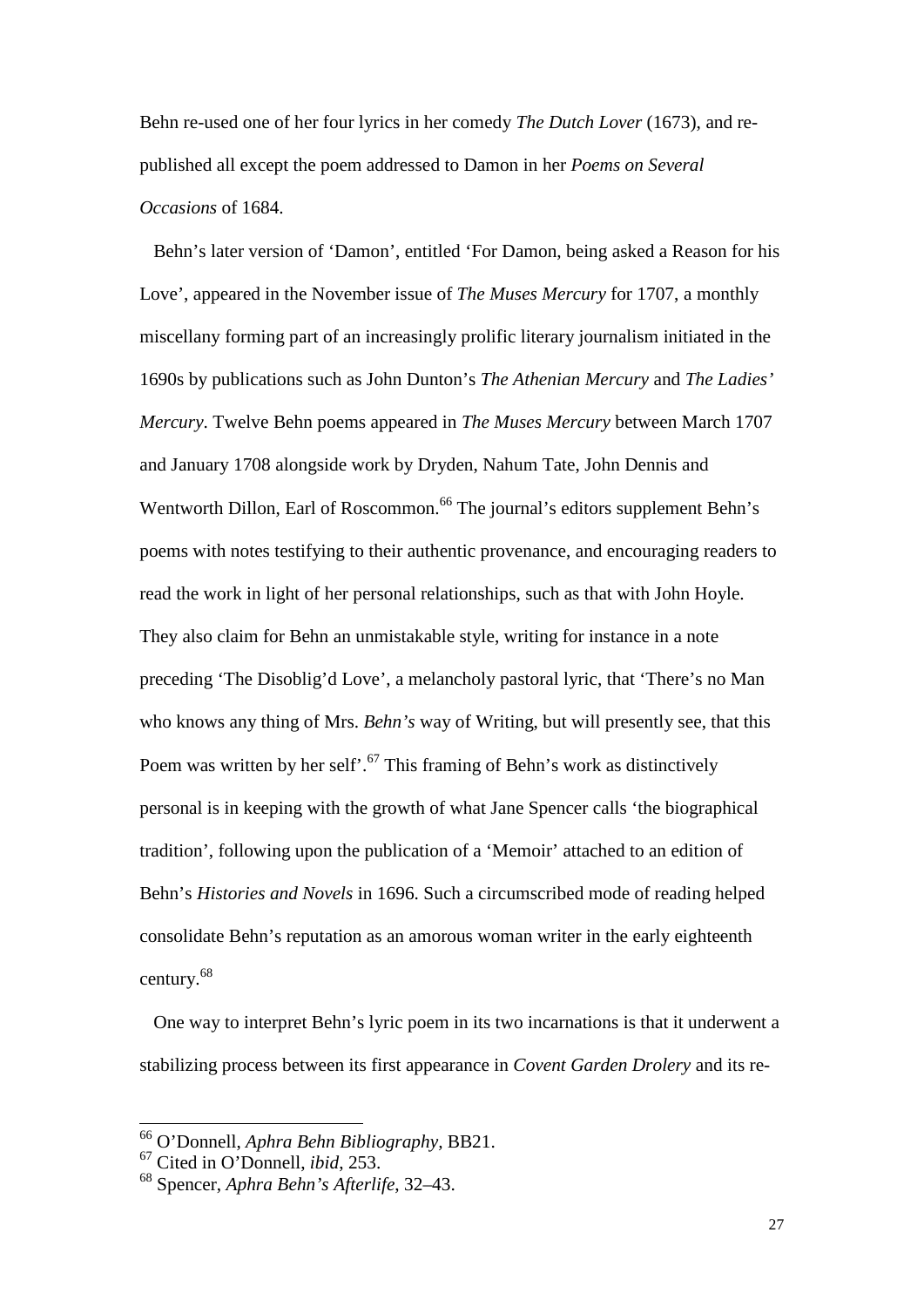publication thirty-five years later. The two different titles, '*Damon* being asked a reason for Loveing' and 'For Damon, being asked a Reason for his Love', reflect this process. The earlier title is overtly performative, with no gap between the poet and the persona of the male lover whose voice the poem apparently expresses. Dramatic immediacy characterizes the first stanza, which plunges us into a scenario of question and reply through Damon's address to his beloved:

*Phillis*, you ask me why I do persue,

And Court no other Nymph but you;

And why with eyes, sighes, I do betray,

A passion which I dare not say:

['Tis] cause I love, and if you ask me why,

With womens answers, I must reply.<sup>69</sup>

-

The title of 'For Damon, being asked a Reason for his Love', the posthumously published version ascribed to 'Mrs. A. Behn', situates the poem as a gift, for here the woman poet responds to Damon's predicament by offering the poem as empathetic gesture and imagined reply. The capitalized nouns 'Reason' and 'Love' anchor the emotional and mental experience described by Damon, dulling the spontaneous compulsiveness of 'loveing'. In this later version, the first stanza of the poem is noticeably more regular in metre and syntax:

<sup>69</sup> Behn, *Works*, vol.1, no. 5, ll. 1–6. Further line references are cited in the body of the text. Todd prints line 5 as it appears in the first issue of *CGD*, where it reads erroneously 'His cause I love'. The second issue attributed to 'A.B.' corrects the line to ''Tis cause I love'. Yet Todd states in her Textual Introduction and Notes that she takes the second issue of *CGD* as her copy-text (xli, 376).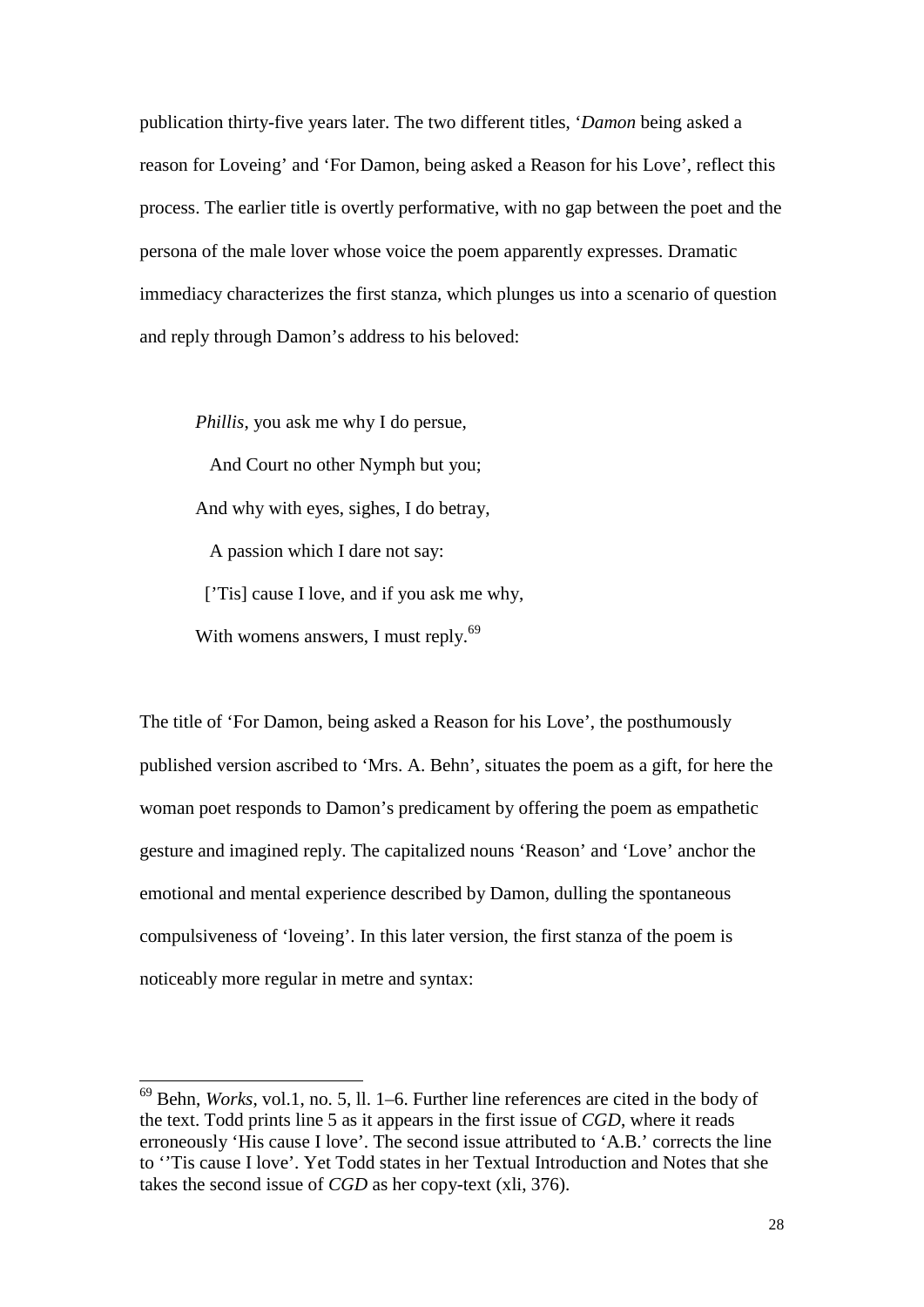You ask me, Phillis, why I still pursue,

And court no other nymph but you; And why with looks and sighs I still betray

A passion which I dare not say. 'Tis all, because I do; you ask me why,

And with a woman's reason, I reply.<sup>70</sup>

Behn's poetic assurance imparts a careful irony to the phrase 'a woman's reason', supplanting the earlier text's potentially infinite 'womens answers'. The revised line five, ''Tis all, because I do', echoes more clearly than the earlier version the proverbial wisdom, '*Because* is woman's reason'.<sup>71</sup> Yet Behn posits the idea of reason as an entity peculiar to women as intrinsically absurd, if not mad, a point she drives home in both versions through the antitheses of the second stanza:

You'l not believe my passion till I show

A better reason why 'tis so; Then *Phillis* let this reason serve for one, I know I love, because my reasons gon. (ll. 9–12)

As the argument proceeds, Damon withholds his reasons for loving because his mistress withholds herself sexually from him: '*Phillis*, let them give such that have returnes' (line 11). The fourth stanza of six gives Damon the upper hand in the dispute:

<sup>70</sup> For ease of reference I quote the modernized version of Behn's poem in *Aphra Behn: Selected Poems*, edited by M. Hicks, Fyfield Books (Manchester: Carcanet Press, 1993), 79–80, lines 1–6. Further references are given in the text.

 $71$  See above, note 1.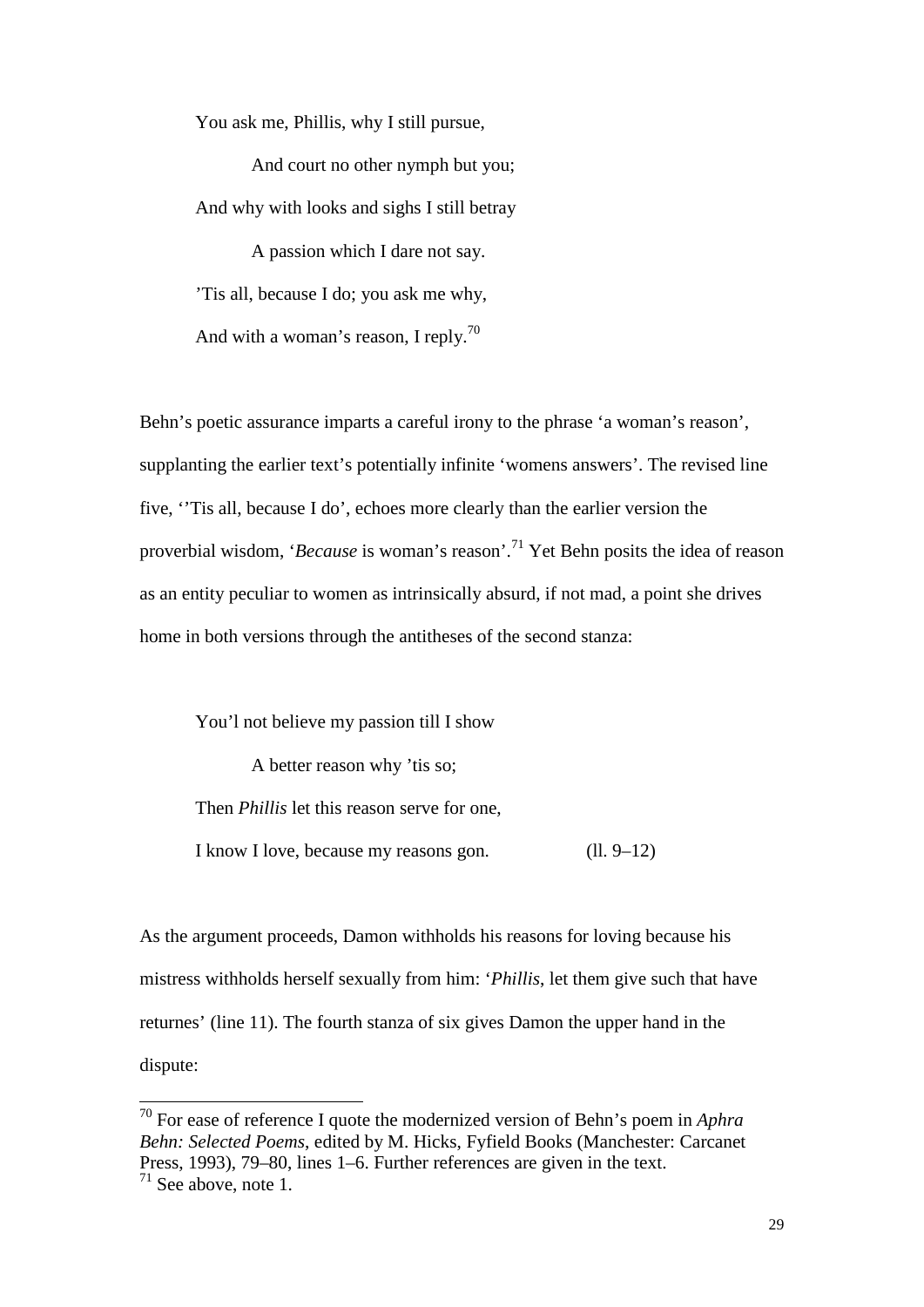For by the self same reason, which you use *Damon* might justly, you accuse: Why do you scorn and with a proud disdain, Receive the Vowes, but slight the Swain; You say you cannot love, yet know no cause, May I not prove my love, by your own Lawes. (ll. 19–24)

Phillis's claim that Damon's love is groundless, therefore unreasonable, is here inverted, because Phillis knows no cause for not loving, just as Damon knows no cause for his love. Therefore Phillis has no cause *not* to love Damon. The male lover turns the laws of woman's reason back on her in a deft sleight of hand.

 In his important essay 'Aphra Behn: Poetry and Masquerade', Paul Salzman comments that in the posthumously published version '[t]he equation of woman with the absence of reason, made by Damon in this poem, becomes rather more paradoxical', citing the line 'And with a woman's Reason, I reply', as printed in Todd's Variants.<sup>72</sup> Salzman suggests that by the end of the poem Damon has come to represent passion, whereas Phillis represents

coldness/reason withheld, which is, in a sense, reason itself. As Behn assumes the mask of the male lover in this poem, she inserts the woman's answer into his lips, and asks, in a particularly unsettling form, a woman's question about passion.73

<sup>72</sup> Salzman, 'Aphra Behn', 115; Behn, *Works*, vol. 1, 462.

<sup>73</sup> Salzman, *ibid*, 115.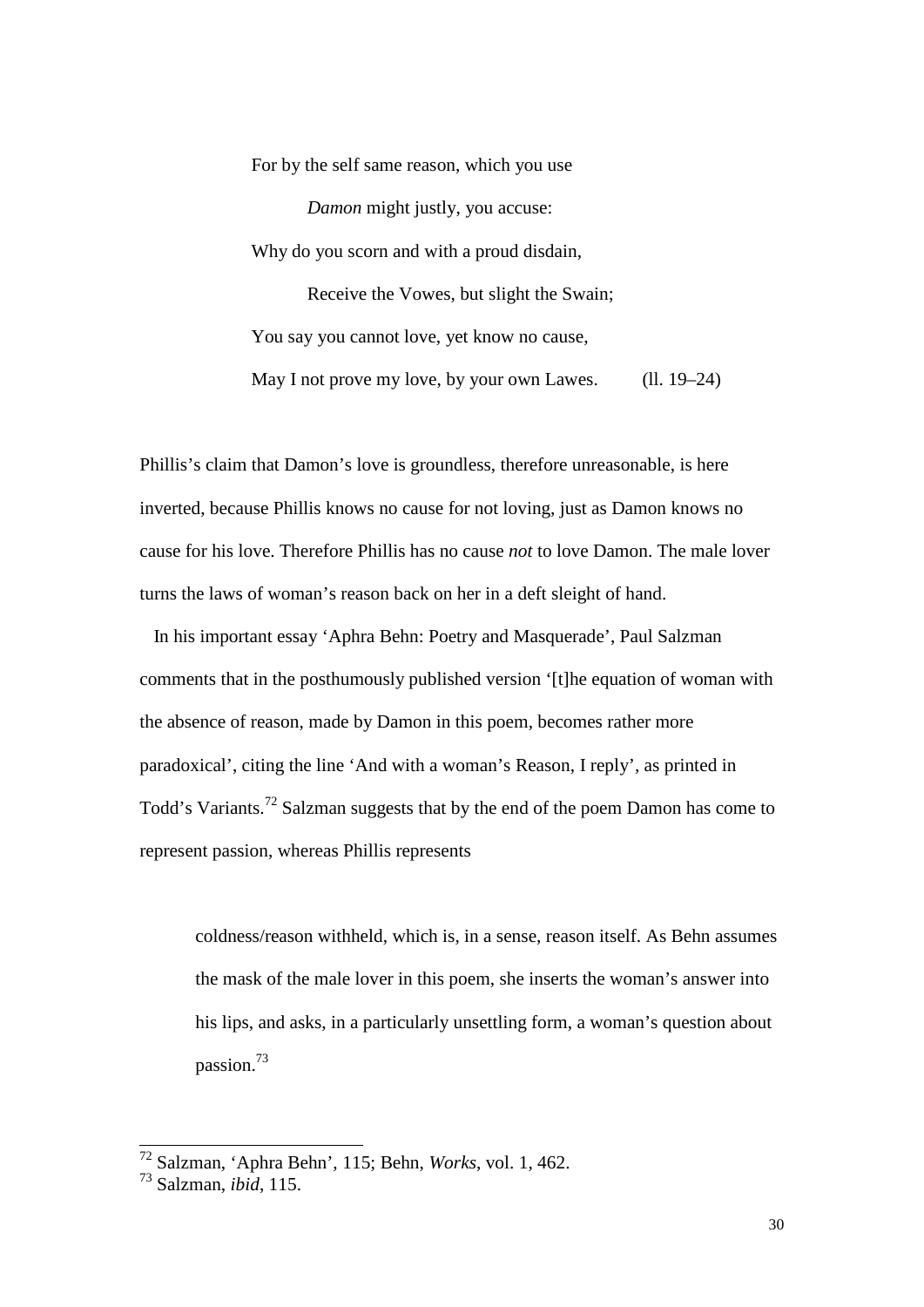Salzman bases this sympathetic reading of the poem's conclusion, problematically, on the earlier of the two texts, where, according to his argument, 'the equation of woman with the absence of reason' is in fact *less* paradoxical. But arguably 'the self same reason', a phrase unique to the *Covent Garden Drolery* version of the poem, foregrounds the contradictoriness of any faculty that lays claim to consistent meaning, because Damon uses the 'self same reason' wielded by Phillis to prove the very opposite of what she argues.

Also, although in both versions Damon refers to his 'passion' in stanza two, only in the text published in *Covent Garden Drolery* does the last stanza reiterate that word, following on from the previous line's reference to Damon's 'heart': 'Be kind to that, return my passion too, / And I'le give reason why I love you so' (ll. 35–6). While this version of the stanza suggests a mutual conversation, the *Muses Mercury* stanza iterates a demand: 'Be kind to that, my hearty vows return / And then I'll tell you why, for what I burn' (ll. 35–6). These final couplets make different rhetorical impacts, for the first reiterates Damon's request for his passion to be reciprocated. Then he will satisfy the request of the poem's title and give the answer 'why I love you so' – so much *and* so distinctively, so like this. The half-rhyme of 'too' and 'so' embodies the emotional uncertainty mapped by the poem, which enunciates the present condition of Damon's loving. In contrast, the last couplet of the poem in the *Muses Mercury* stealthily drives home a lover's bargain: 'Be kind', return 'my hearty vows', says Damon, 'and then' he will divulge the true cause of his love for which he burns, not just a 'why' but a 'what', the longed-for act of sex.

 In these readings, it is possible to conclude that the earlier, more formally unsteady text offers the more labile, interesting meaning, whereas the revised poem asserts a suave masculine persona, part of whose rhetorical armoury is the manipulation of a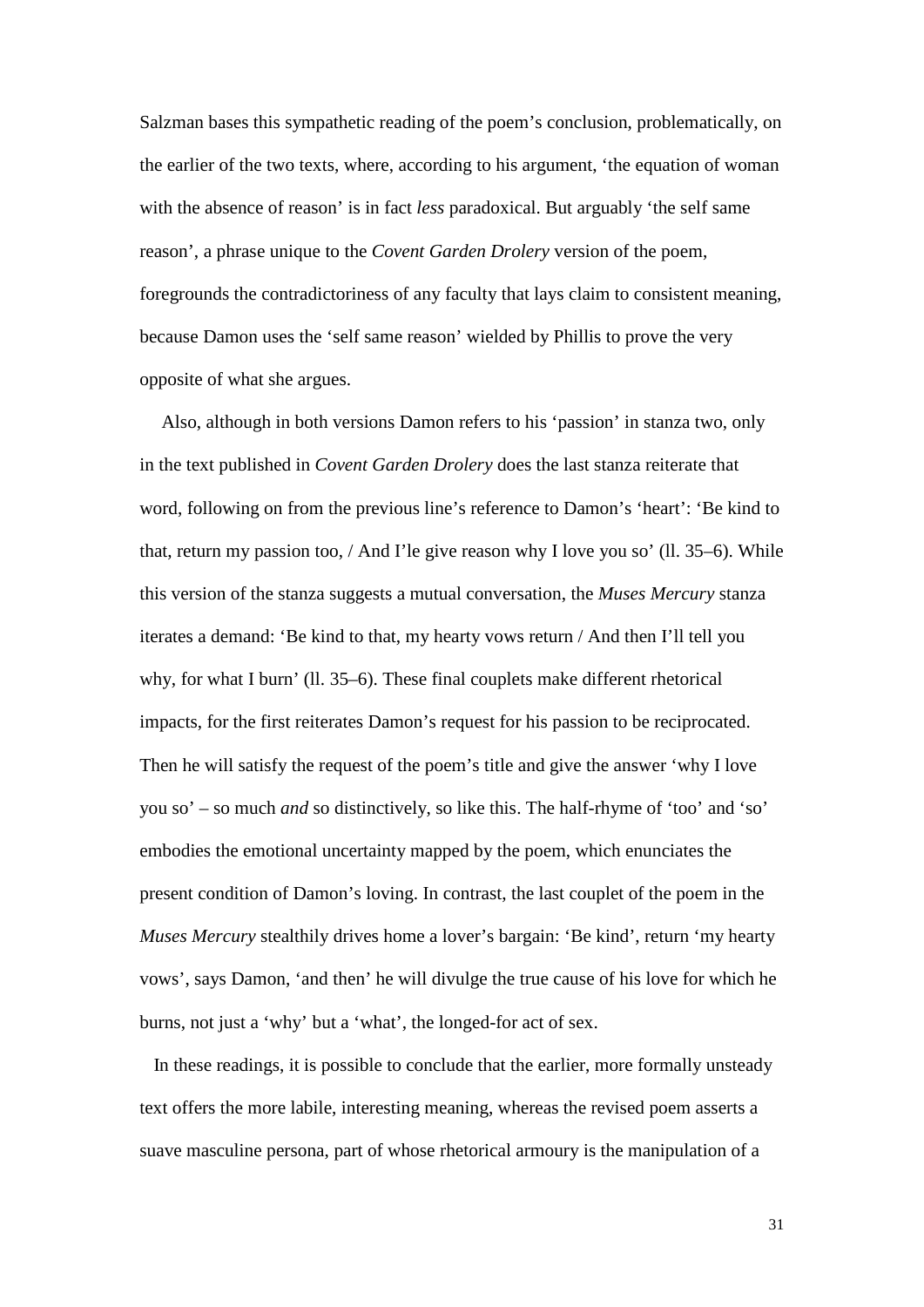specifically gendered 'woman's reason'. Indeed we might say that in the later version, as in Behn's poem to Creech, the lubricious attitudes of the libertine converge with the learned ones. A rhetorical discourse of proofs and arguments, dispute and answer, cause and law, underpins each text, and yet the mobilization of reason as part of this discourse is more predictably gendered in the later poem. The revisions may perhaps be Behn's own, for the *Muses Mercury* editors claim on several occasions that they possess her authorial manuscripts. Todd certainly believes that 'the nature of at least some of the variants suggests they may well be from a manuscript or some source other than the earlier printed one'.<sup>74</sup> Yet no certainty is possible on this matter, for the editors assumed the liberty of altering Behn's text at least once, commenting before 'A SONG for J.H.' that 'As Amorous as these Verses may be thought, they have been reduc'd to bring them within the rules of Decency, which all Writers ought to observe'.<sup>75</sup> It would be unwise to set up a hierarchy in which the text of the poem for Damon as published in *Covent Garden Drolery* is seen as closer to Behn's authorial intention than the later version, for (remembering Hammond's caution), *Covent Garden Drolery* may not be a reliable guide to Behn's editorial decisions. Reading the two poems alongside one another rather than favouring one version, we may decide with Salzman that Behn 'is able to counteract some of the centrifugal force of [a] masculine [literary] economy by the *excessive* production of gendered positions'.<sup>76</sup>

#### **CONCLUSION**

The paradoxes and contradictions inherent in the play of reason within the several

<sup>74</sup> Behn, *Works*, vol.1, xliii–xliv.

<sup>75</sup> Cited in O'Donnell, *Aphra Behn Bibliography,* 254. <sup>76</sup> Salzman, 'Aphra Behn', 119.